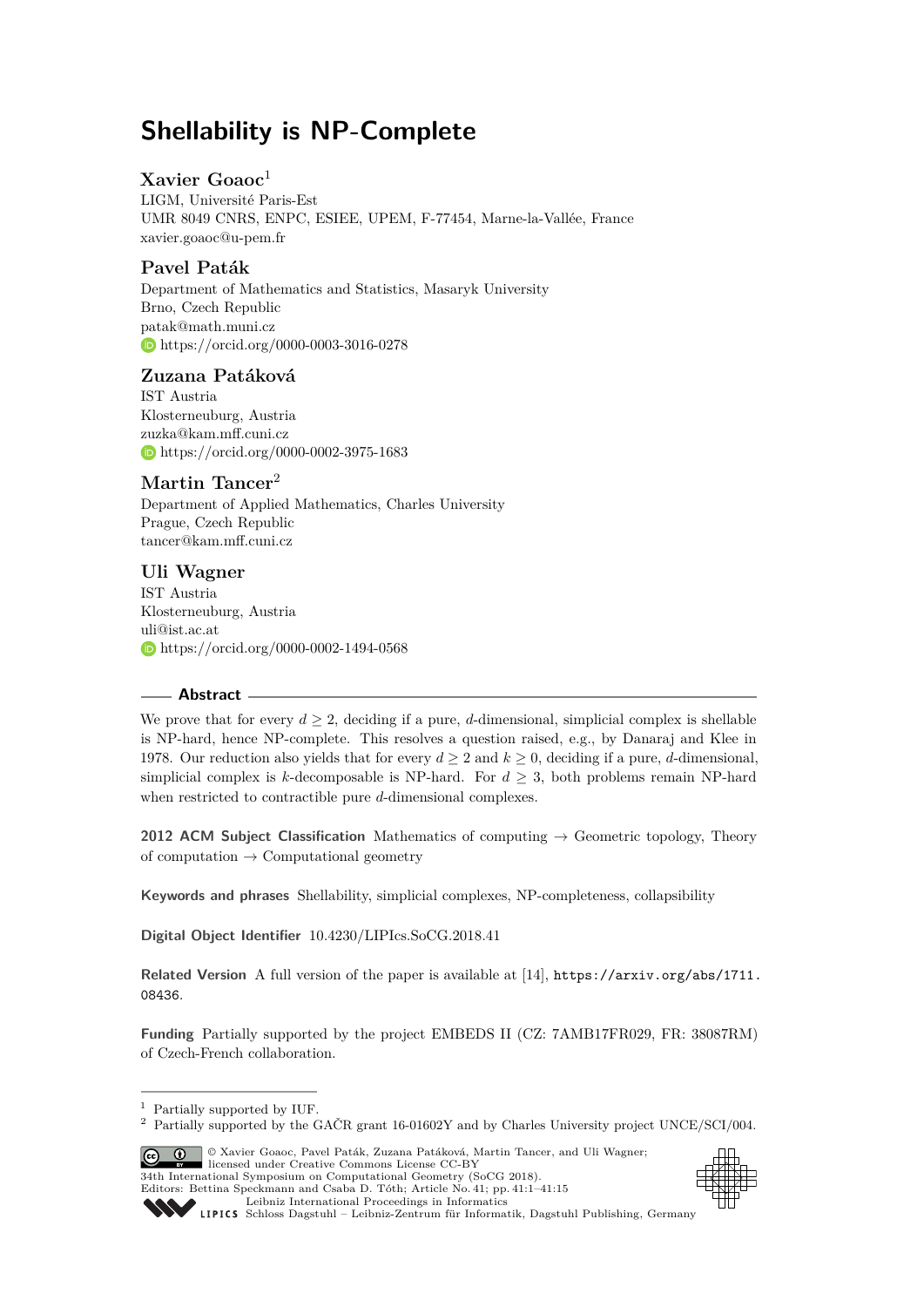#### **41:2 Shellability is NP-Complete**

**Acknowledgements** We would like to thank Andrés D. Santamaría Galvis, Russ Woodroofe and anonymous referees for useful remarks on a preliminary version on this paper.

# **1 Introduction**

A *d*-dimensional simplicial complex is called *pure* if all its facets (i.e., inclusion-maximal faces) have the same dimension *d*. A pure *d*-dimensional simplicial complex is *shellable* if there exists a linear ordering  $\sigma_1, \sigma_2, \ldots, \sigma_n$  of its facets such that, for every  $i \geq 2$ ,  $\sigma_i \cap (\cup_{i \leq i} \sigma_i)$ is a pure (*d* − 1)-dimensional simplicial complex; such an ordering is called a *shelling* or *shelling order*. For example, the boundary of a simplex is shellable (any order works), but no triangulation of the torus is (the condition fails for the first triangle  $\sigma_i$  that creates a non-contractible 1-cycle).

The concept of shellings originated in the theory of convex polytopes (in a more general version for polytopal complexes), as an inductive procedure to construct the boundary of a polytope by adding the facets one by one in such a way that all intermediate complexes (except the last one) are contractible. The fact that this is always possible, i.e., that convex polytopes are shellable, was initially used as an unproven assumption in early papers (see the discussion in  $[15, pp. 141-142]$  $[15, pp. 141-142]$  for a more detailed account of the history), before being proved by Bruggesser and Mani [\[9\]](#page-13-2).

The notion of shellability extends to more general objects (including non-pure simplicial complexes and posets [\[8\]](#page-13-3)), and plays an important role in diverse areas including piecewise-linear topology [\[26,](#page-14-1) [3\]](#page-13-4), polytope theory (e.g., McMullen's proof of the *Upper Bound Theorem* [\[22\]](#page-13-5)), topological combinatorics [\[5\]](#page-13-6), algebraic combinatorics and commutative algebra [\[28,](#page-14-2) [24\]](#page-13-7) , poset theory , and group theory [\[4,](#page-13-8) [27\]](#page-14-3); for a more detailed introduction and further references see [\[31,](#page-14-4) §3].

One of the reasons for its importance is that shellability  $-$  a combinatorial property – has strong topological implications: For example, if a pure *d*-dimensional complex *K* is a *pseudomanifold*<sup>[3](#page-1-0)</sup> – which can be checked in linear time – and shellable, then K is homeomorphic to the sphere  $S^d$  (or the ball  $B^d$ , in case K has nonempty boundary) [\[10\]](#page-13-9) – a property that is algorithmically undecidable for  $d \geq 5$ , by a celebrated result of Novikov [\[30,](#page-14-5) [23\]](#page-13-10). More generally, every pure *d*-dimensional shellable complex is homotopy equivalent to a wedge of *d*-spheres, in particular it is  $(d-1)$ -connected.

### **1.1 Results**

From a computational viewpoint, it is natural to ask if one can decide efficiently (in polynomial time) whether a given complex is shellable. This question was raised at least as early as in the 1970's [\[11,](#page-13-11) [12\]](#page-13-12) (see also [\[18,](#page-13-13) Problem 34]) and is of both practical and theoretical importance (besides direct consequences for the experimental exploration of simplicial complexes, the answer is also closely related to the question there are simple conditions that would characterize shellability). Danaraj and Klee proved that shellability of 2-dimensional pseudomanifolds can be tested in linear time [\[11\]](#page-13-11), whereas a number of related problems have been shown to be NP-complete  $[13, 19, 17, 20, 29, 2]$  $[13, 19, 17, 20, 29, 2]$  $[13, 19, 17, 20, 29, 2]$  $[13, 19, 17, 20, 29, 2]$  $[13, 19, 17, 20, 29, 2]$  $[13, 19, 17, 20, 29, 2]$  $[13, 19, 17, 20, 29, 2]$  $[13, 19, 17, 20, 29, 2]$  $[13, 19, 17, 20, 29, 2]$  $[13, 19, 17, 20, 29, 2]$  $[13, 19, 17, 20, 29, 2]$  (see Section [1.2\)](#page-3-0), but the computational complexity of the shellability problem has remained open. Here we show:[4](#page-1-1)

<span id="page-1-0"></span><sup>3</sup> A pure, *d*-dimensional complex *K* is a pseudomanifold (with boundary) if every (*d* − 1)-face of *K* is contained in exactly two (at most two) facets. (Sometimes, it is additionally required that the facetadjacency graph of *K* is connected, but this does not matter in our setting, since shellable complexes always satisfy this connectivity property.)

<span id="page-1-1"></span><sup>&</sup>lt;sup>4</sup> For basic notions from computational complexity, such as NP-completeness or reductions, see, e.g., [\[1\]](#page-12-0).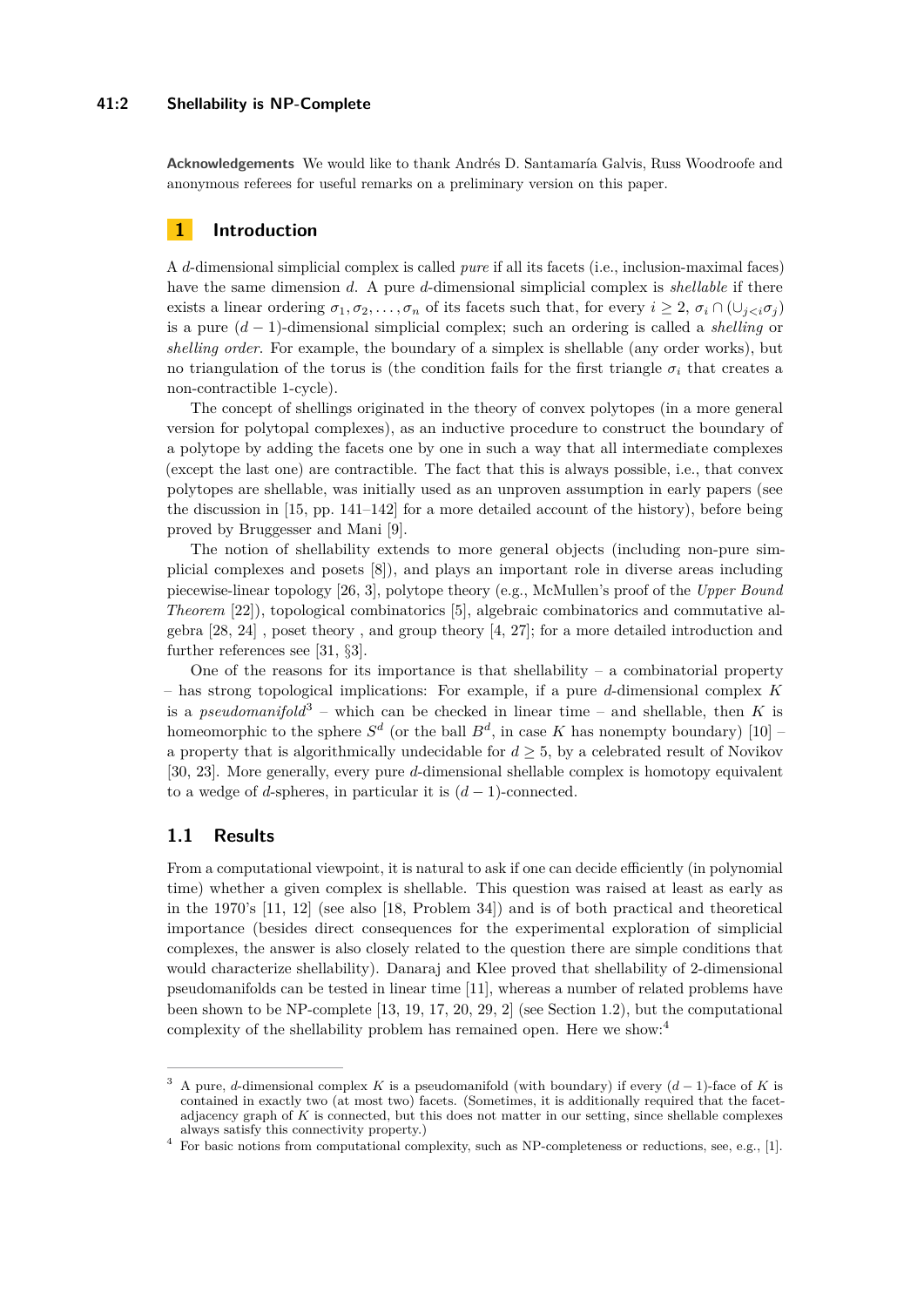<span id="page-2-1"></span>▶ **Theorem 1.** *Deciding if a pure 2-dimensional simplicial complex is shellable is* NP*complete.*

Here, the input is given as a finite abstract simplicial complex (see Section [2\)](#page-3-1). [5](#page-2-0)

 $\triangleright$  Remark. The problem of testing shellability is easily seen to lie in the complexity class NP (given a linear ordering of the facets of a complex, it is straightforward to check whether it is a shelling). Thus, the nontrivial part of Theorem [1](#page-2-1) is that deciding shellability of pure 2-dimensional complexes is NP-hard.

It is easy to check that a pure simplicial complex *K* is shellable if and only if the *cone* {*v*} ∗ *K* is shellable, where *v* is a vertex not in *K* (see Section [2\)](#page-3-1). Thus, the hardness of deciding shellability easily propagates to higher-dimensional complexes, even to cones.

 $\triangleright$  **Corollary 2.** For  $d > 3$ , deciding if a pure *d*-dimensional complex is shellable is NP-complete *even when the input is assumed to be a cone (hence contractible).*

Moreover, our hardness reduction (from 3-SAT) used in the proof of Theorem [1](#page-2-1) (see Section [3\)](#page-4-0) turns out to be sufficiently robust to also imply hardness results for a number of related problems.

**Hardness of** *k***-decomposability and CL-shellability.** Let  $d \geq 2$  and  $k \geq 0$ . A pure *d*dimensional simplicial complex *K* is *k-decomposable* if it is a simplex or if there exists a face *σ* of *K* of dimension at most *k* such that (i) the link of *σ* in *K* is pure  $(d - |\sigma|)$ -dimensional and *k*-decomposable, and (ii) deleting  $\sigma$  and faces of *K* containing  $\sigma$  produces a *d*-dimensional *k*-decomposable complex. This notion, introduced by Provan and Billera [\[25\]](#page-13-19), provides a hierarchy of properties (*k*-decomposability implies (*k* + 1)-decomposability) interpolating between *vertex-decomposable* complexes  $(k = 0)$  and shellable complexes (shellability is equivalent to *d*-decomposability [\[25\]](#page-13-19)). The initial motivation for considering this hierarchy was to study the *Hirsch conjecture* on combinatiorial diameters of convex polyhedra, or in the language of simplicial complex, the diameter of the facet-adjacency graphs of pure simplicial complexes: at one end, the boundary complex of every *d*-dimensional simplicial polytope is shellable [\[9\]](#page-13-2), and at the other end, every vertex-decomposable simplicial complex has small diameter (it satisfies the *Hirsch bound* [\[25\]](#page-13-19)).

<span id="page-2-2"></span>▶ **Theorem 3.** Let  $d \geq 2$  and  $k \geq 0$ . Deciding if a pure *d*-dimensional simplicial complex is  $k$ *-decomposable is* NP*-hard. For*  $d \geq 3$ *, the problem is already* NP*-hard for pure d-dimensional simplicial complexes that are cones (hence contractible).*

Another notion related to shellability is the *CL-shellability* of a poset, introduced in [\[6\]](#page-13-20). We do not reproduce the definition here, but note that a simplicial complex is shellable if and only if the dual of its face lattice is CL-shellable [\[7,](#page-13-21) Corollary 4.4]. For any fixed dimension *d* the face lattice can be computed in polynomial time, so we get:

▶ **Corollary 4.** *Deciding whether a given poset is CL-shellable is* NP-hard.

<span id="page-2-0"></span><sup>5</sup> There are several different ways of encoding an abstract simplicial complex – e.g., we can list the facets, or we can list all of its simplices –, but since we work with complexes of fixed dimension, these encodings can be translated into one another in polynomial time, so the precise choice does not matter.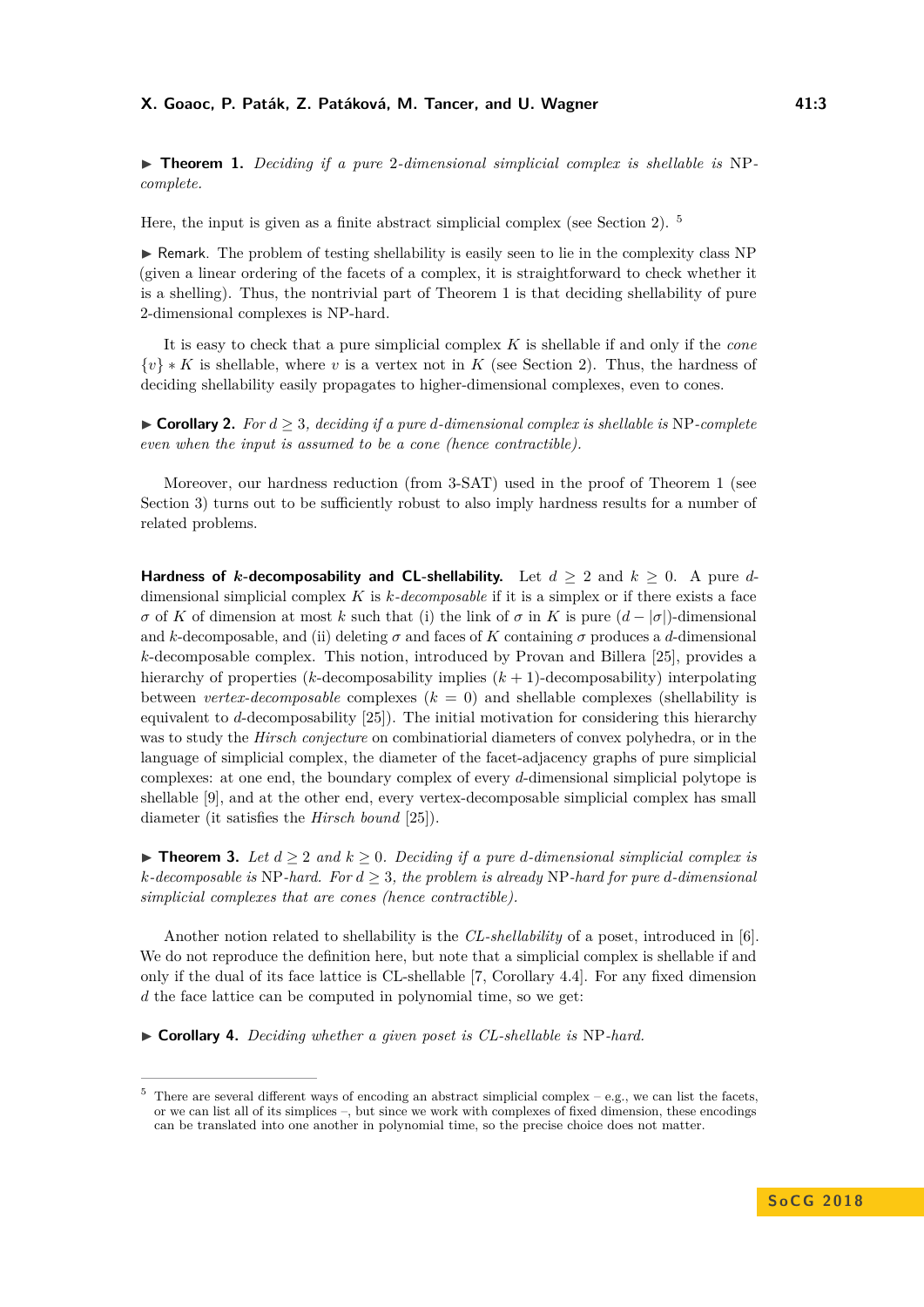#### **41:4 Shellability is NP-Complete**

#### <span id="page-3-0"></span>**1.2 Related work on collapsibility and our approach**

Our proof of Theorem [1](#page-2-1) builds on earlier results concerning *collapsibility*, a combinatorial analogue, introduced by Whitehead [\[32\]](#page-14-7), of the topological notion of contractibility.<sup>[6](#page-3-2)</sup> A face *σ* of a simplicial complex *K* is *free* if there is a unique inclusion-maximal face *τ* of *K* with *σ* ( *τ* . An *elementary collapse* is the operation of deleting a free face and all faces containing it. A simplicial complex *K collapses* to a subcomplex  $L \subseteq K$  if L can be obtained from K by a finite sequence of elementary collapses; *K* is called *collapsible* if it collapses to a single vertex.

The problem of deciding whether a given 3-dimensional complex is collapsible is NPcomplete [\[29\]](#page-14-6); the proof builds on earlier work of Malgouyres and Francés [\[20\]](#page-13-17), who showed that it is NP-complete to decide whether a given 3-dimensional complex collapses to some 1-dimensional subcomplex. By contrast, collapsibility of 2-dimensional complexes can be decided in polynomial time (by a greedy algorithm) [\[17,](#page-13-16) [20\]](#page-13-17). It follows that for any *fixed* integer *k*, it can be decided in polynomial time whether a given 2-dimensional simplicial complex can be made collapsible by deleting at most *k* faces of dimension 2; by contrast, the latter problem is NP-complete if  $k$  is part of the input  $[13]$ .<sup>[7](#page-3-3)</sup>

Our reduction uses the gadgets introduced by Malgouyres and Francés [\[20\]](#page-13-17) and reworked in [\[29\]](#page-14-6) to prove NP-hardness of deciding collapsibility for 3-dimensional complexes. However, these gadgets are not pure: they contain maximal simplices of two different dimensions, 2 and 3. Roughly speaking, we fix this by replacing the 3-dimensional subcomplexes by suitably triangulated 2-spheres and modifying the way in which they are glued. Interestingly, this also makes our reduction robust to subdivision and applicable to other types of decomposition.

**Collapsibility and shellability.** Furthermore, we will use the following connection between shellability and collapsibility, due to Hachimori [\[16\]](#page-13-22) (throughout,  $\tilde{\chi}$  denotes the reduced Euler characteristic).

<span id="page-3-4"></span> $\triangleright$  **Theorem 5** ([\[16,](#page-13-22) Theorem 8]). Let K be a 2-dimensional simplicial complex. The second *barycentric subdivision* sd<sup>2</sup>  $K$  *is shellable if and only if the link of each vertex of*  $K$  *is connected and there exists*  $\tilde{\chi}(K)$  *triangles in K whose removal makes K collapsible.* 

At first glance, Hachimori's theorem might suggest to prove Theorem [1](#page-2-1) by a direct polynomial-time reduction of collapsibility to shellability. However, for 2-dimensional complexes this would not imply hardness, since, as mentioned above, collapsibility of 2-dimensional complexes is decidable in polynomial time [\[17,](#page-13-16) [20\]](#page-13-17). Instead, we will use the existential part of Hachimori's theorem ("there exists  $\tilde{\chi}(K)$  triangles") to encode instances of the 3-SAT problem, a classical NP-complete problem.

# <span id="page-3-1"></span>**2 Notation and terminology**

We give here an overview of the basic terminology, including the notions used but not defined in the introduction. We assume that the reader is familiar with standard concepts regarding simplicial complexes, and mostly list the notions we use and set up the notation.

<span id="page-3-2"></span><sup>6</sup> Collapsibility implies contractibility, but the latter property is undecidable for complexes of dimension at least 4 (this follows from Novikov's result [\[30\]](#page-14-5), see [\[29,](#page-14-6) Appendix A]), whereas the problem of deciding collapsibility lies in NP.

<span id="page-3-3"></span><sup>7</sup> We remark that building on [\[13\]](#page-13-14), a related problem, namely computing *optimal discrete Morse matchings* in simplicial complexes (which we will not define here), was also shown to be NP-complete [\[19,](#page-13-15) [17\]](#page-13-16).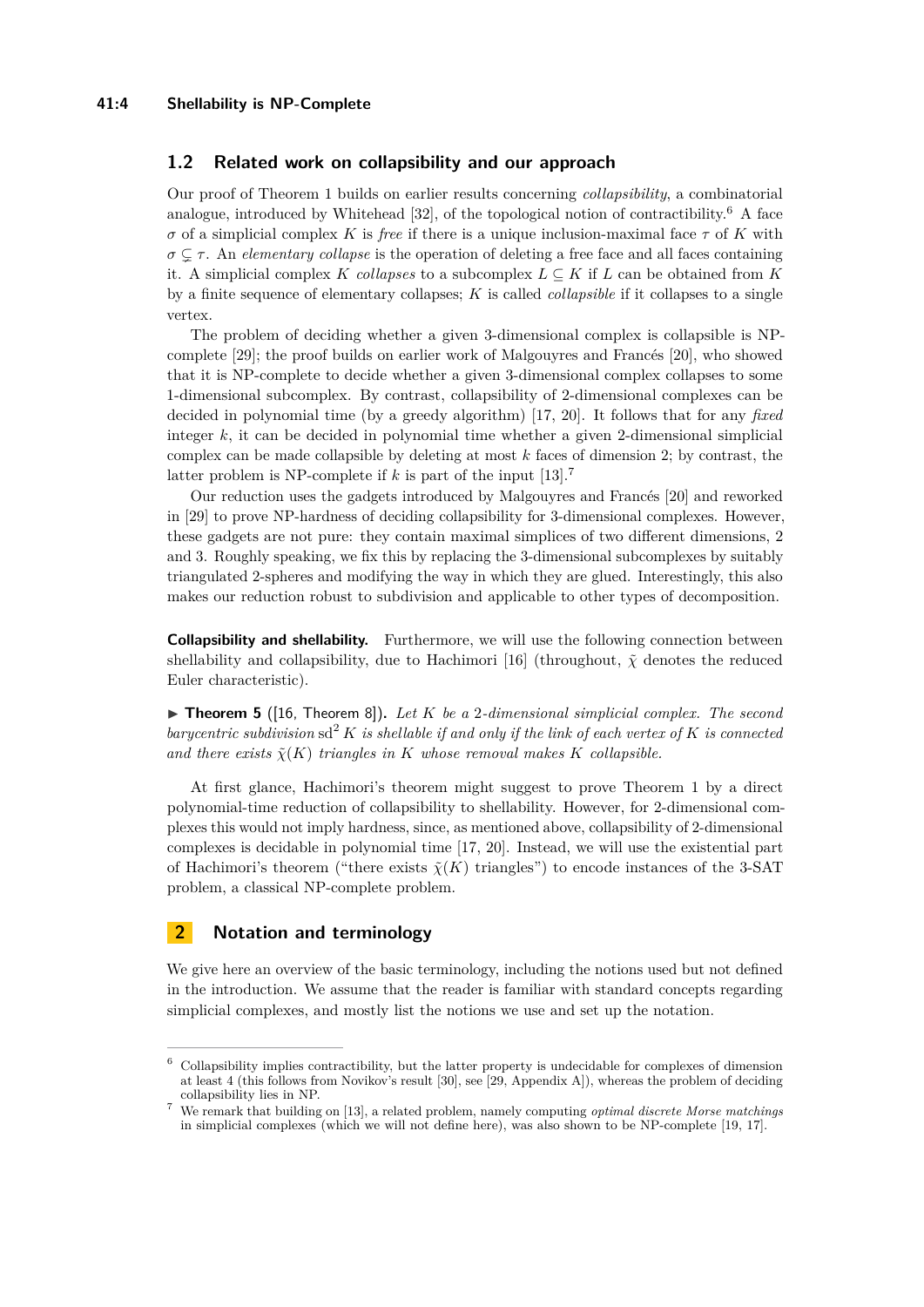We recall that the input in Theorem [1](#page-2-1) is assumed to be described as an abstract simplicial complex,<sup>[8](#page-4-1)</sup> i.e., a purely combinatorial object. For the purposes of the exposition, however, it will be more convenient to use a description via geometric simplicial complexes.<sup>[9](#page-4-2)</sup> In fact, in our construction, we will sometimes first describe a polyhedron<sup>[10](#page-4-3)</sup> and only then a geometric simplicial complex triangulating the polyhedron, with the understanding that this is simply a convenient way to specify the associated abstract simplicial complex.

A *subdivision* of a (geometric) complex  $K$  is a complex  $K'$  such that the polyhedra of  $K$ and of  $K'$  coincide and every simplex of  $K'$  is contained in some simplex of  $K$ . The *reduced Euler characteristic* of a complex *K* is defined as  $\tilde{\chi}(K) = \sum_{i=-1}^{\dim K} (-1)^i f_i(K)$  where  $f_i(K)$  is the number of *i*-dimensional faces of *K* and, by convention,  $f_{-1}(K)$  is 0 if *K* is empty and 1 otherwise.

For the definitions of *links*, the *barycentric subdivision*, sd *K*, or the *join K* ∗ *L* of two complexes  $K$  and  $L$  we refer to the standard sources such as [\[21,](#page-13-23) Chapter 1] (or to to the full version [\[14\]](#page-13-0)). We denote by  $\Delta_{\ell}$  the simplex of dimension  $\ell$ .

## <span id="page-4-0"></span>**3 The main proposition and its consequences**

The cornerstone of our argument is the following construction:

<span id="page-4-5"></span>**Proposition 6.** *There is an algorithm that, given a* 3*-CNF formula*<sup>[11](#page-4-4)</sup>  $\phi$ *, produces, in time polynomial in the size of*  $\phi$ , a 2-dimensional simplicial complex  $K_{\phi}$  with the following *properties:*

- (i) the link of every vertex of  $K_{\phi}$  is connected,
- **(ii)** *if*  $\phi$  *is satisfiable, then*  $K_{\phi}$  *becomes collapsible after removing some*  $\tilde{\chi}(K_{\phi})$  *triangles,*
- (iii) *if an arbitrary subdivision of*  $K_{\phi}$  *becomes collapsible after removing some*  $\tilde{\chi}(K_{\phi})$  *triangles, then*  $\phi$  *is satisfiable.*

The rest of this section derives our main result and its variants from Proposition [6.](#page-4-5) We then describe the construction of  $K_{\phi}$  in Section [4](#page-5-0) and prove Proposition [6](#page-11-0) in Sections [5](#page-10-0) and 6 (modulo a few claims, treated in detail in the full version [\[14\]](#page-13-0)).

**Hardness of shellability.** Proposition [6](#page-4-5) and Hachimori's theorem imply our main result:

**Proof of Theorem [1.](#page-2-1)** Let  $\phi$  be a 3-CNF formula and let  $K_{\phi}$  denote the 2-dimensional complex built according to Proposition [6.](#page-4-5) Since the link of every vertex of  $K_{\phi}$  is connected, Theorem [5](#page-3-4) guarantees that  $sd^2 K_{\phi}$  is shellable if and only if there exist  $\tilde{\chi}(K_{\phi})$  triangles whose removal makes  $K_{\phi}$  collapsible. Hence, by statements (ii) and (iii), the formula  $\phi$  is satisfiable

<span id="page-4-1"></span><sup>8</sup> A (finite) *abstract simplicial complex* is a collection *K* of subsets of a finite set *V* that is closed under taking subsets, i.e., if  $\sigma \in K$  and  $\tau \subset \sigma$ , then  $\tau \in K$ . The elements  $v \in V$  are called the *vertices* of *K* (and often identified with the singleton sets  $\{v\} \in K$ ), and the elements of *K* are called *faces* or *simplices* of *K*. The *dimension* of a face is its cardinality minus 1, and the *dimension* of *K* is the maximum dimension of any face. This is a purely combinatorial description of a simplicial complex and a natural input model for computational questions.

<span id="page-4-2"></span><sup>9</sup> A (finite) *geometric simplicial complex* is a finite collection *K* of geometric simplices (convex hulls of affinely independent points) in  $\mathbb{R}^d$  (for some *d*) such that (i) if  $\sigma \in K$  and  $\tau$  is a face of  $\sigma$ , then  $\tau$  also belongs to  $\hat{K}$ , and (ii) if  $\sigma_1, \sigma_2 \in \hat{K}$ , then  $\sigma_1 \cap \sigma_2$  is a face of both  $\sigma_1$  and  $\sigma_2$ . There is a straightforward translation between the two descriptions (see, e.g. [\[21,](#page-13-23) Chapter 1]), and this is the setting we will work in for the rest of the article.

<span id="page-4-3"></span><sup>&</sup>lt;sup>10</sup> The *polyhedron* of a geometric simplicial complex *K* is defined as the union of simplices contained in  $K, \bigcup_{\sigma \in K}^{\infty}$  *σ*. We also say that *K triangulates*  $X \subseteq \mathbb{R}^d$  if *X* is the polyhedron of *K*. Note that a given polyhedron usually has many different triangulations.

<span id="page-4-4"></span> $11$  That is, a boolean formula in conjunctive normal form such that each clause consists of three literals.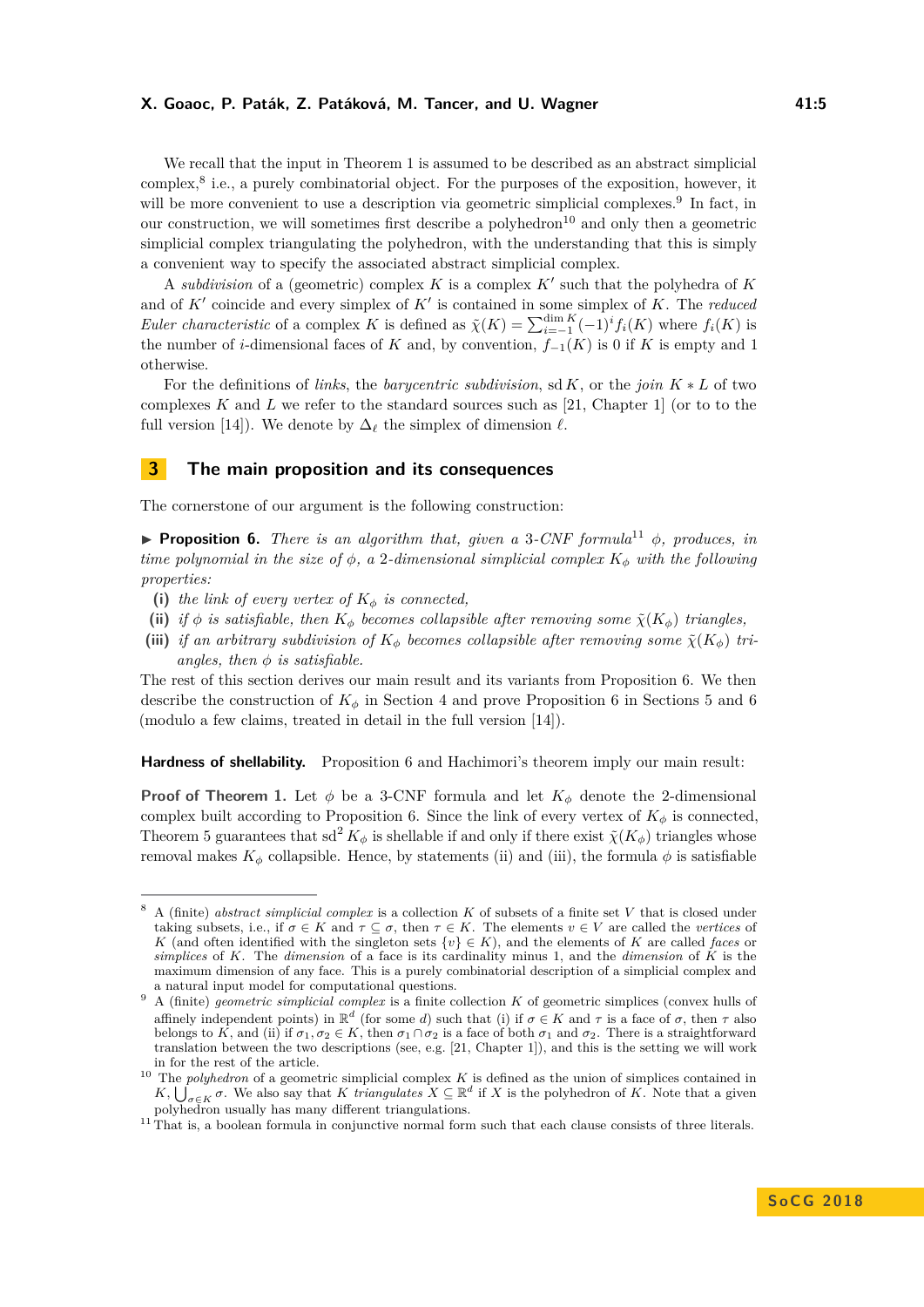#### **41:6 Shellability is NP-Complete**

if and only if  $sd^2 K_\phi$  is shellable. Taking the barycentric subdivision of a two-dimensional complex multiplies its number of simplices by at most a constant factor. The complex sd<sup>2</sup>  $K_{\phi}$ can thus be constructed from  $\phi$  in polynomial time, and 3-SAT reduces in polynomial time to deciding the shellability of 2-dimensional pure complexes.

**Hardness of** *k***-decomposability.** Note that statement (iii) in Proposition [6](#page-4-5) deals with arbitrary subdivision whereas we needed it without subdivisions in the proof above. This extra elbow room comes at no cost in the proof of Proposition [6](#page-4-5) and yields the NP-hardness of *k*-decomposability.

**Proof of Theorem [3.](#page-2-2)** Assume without loss of generality that  $k \leq d$ . Let  $\phi$  be a 3-CNF formula and  $K_{\phi}$  the complex produced by Proposition [6.](#page-4-5) We have the following implications:<sup>[12](#page-5-1)</sup>

| $\phi$ is satisfiable $\Rightarrow$ |                   | $K_{\phi}$ is collapsible after removal of some $\tilde{\chi}(K_{\phi})$ triangles                        |
|-------------------------------------|-------------------|-----------------------------------------------------------------------------------------------------------|
|                                     | $\Rightarrow$     | $\mathrm{sd}^2 K_{\phi}$ is shellable                                                                     |
|                                     | $\Rightarrow$ (b) | $sd^3 K_{\phi}$ is vertex-decomposable                                                                    |
|                                     |                   | $\Rightarrow_{(c)} \Delta_{d-3} * \text{sd}^3 K_{\phi}$ is vertex-decomposable                            |
|                                     |                   | $\Rightarrow_{(a)}$ $\Delta_{d-3}$ * sd <sup>3</sup> $K_{\phi}$ is k-decomposable                         |
|                                     |                   | $\Rightarrow_{(a)} \Delta_{d-3}$ * sd <sup>3</sup> $K_{\phi}$ is shellable (i.e., <i>d</i> -decomposable) |
|                                     |                   | $\Rightarrow_{(d)}$ sd <sup>3</sup> $K_{\phi}$ is shellable                                               |
|                                     | $\Rightarrow$     | sd $K_{\phi}$ is collapsible after removal of some $\tilde{\chi}(K_{\phi})$ triangles                     |
|                                     |                   | $\phi$ is satisfiable                                                                                     |
|                                     |                   |                                                                                                           |

The first and last implications are by construction of  $K_{\phi}$  (Proposition [6\)](#page-4-5). The second and second to last follow from Theorem [5,](#page-3-4) given that Proposition [6](#page-4-5) ensures that links of vertices in  $K_{\phi}$  are connected. The remaining implications follow from the following known facts:

- (a) if *K* is *k*-decomposable, then *K* is *k*'-decomposable for  $k' \geq k$ ,
- (b) if *K* is shellable, then sd *K* is vertex-decomposable [\[8\]](#page-13-3),
- (c) *K* is vertex-decomposable if and only if  $\Delta_{\ell} * K$  is vertex-decomposable [\[25,](#page-13-19) Prop. 2.4],
- (d) *K* is shellable if and only if  $\Delta_{\ell} * K$  is shellable (see the full version [\[14\]](#page-13-0) for details).

Since the first and last statement are identical, these are all equivalences. In particular,  $\phi$  is satisfiable if and only if  $\Delta_{d-3}$  ∗sd<sup>3</sup>  $K_{\phi}$  is *k*-decomposable. Since this complex can be computed in time polynomial in the size of  $K_{\phi}$ , *i.e.*, polynomial in the size of  $\phi$ , the first statement follows. Since  $\Delta_{d-3} * sd^3 K_\phi$  is contractible for  $d \geq 3$ , the second statement follows.

# <span id="page-5-0"></span>**4 Construction**

We now define the complex  $K_{\phi}$  mentioned in Proposition [6.](#page-4-5) This complex consists of several building blocks, called *gadgets*. We first give a "functional" outline of the gadgets (in Section [4.1\)](#page-6-0), insisting on the properties that guided their design, before moving on to the details of their construction and gluing (Sections [4.2](#page-7-0) and [4.3\)](#page-8-0).

We use the notational convention that complexes that depend on a variable *u* are denoted with round brackets, *e.g.*  $f(u)$ , whereas complexes that depend on a literal are denoted with square brackets, *e.g.*  $f[u]$  or  $f[\neg u]$ .

<span id="page-5-1"></span><sup>&</sup>lt;sup>12</sup> In the case  $d = 2$ , we use the convention that  $\Delta_{-1} * L = L$  for any simplicial complex *L*.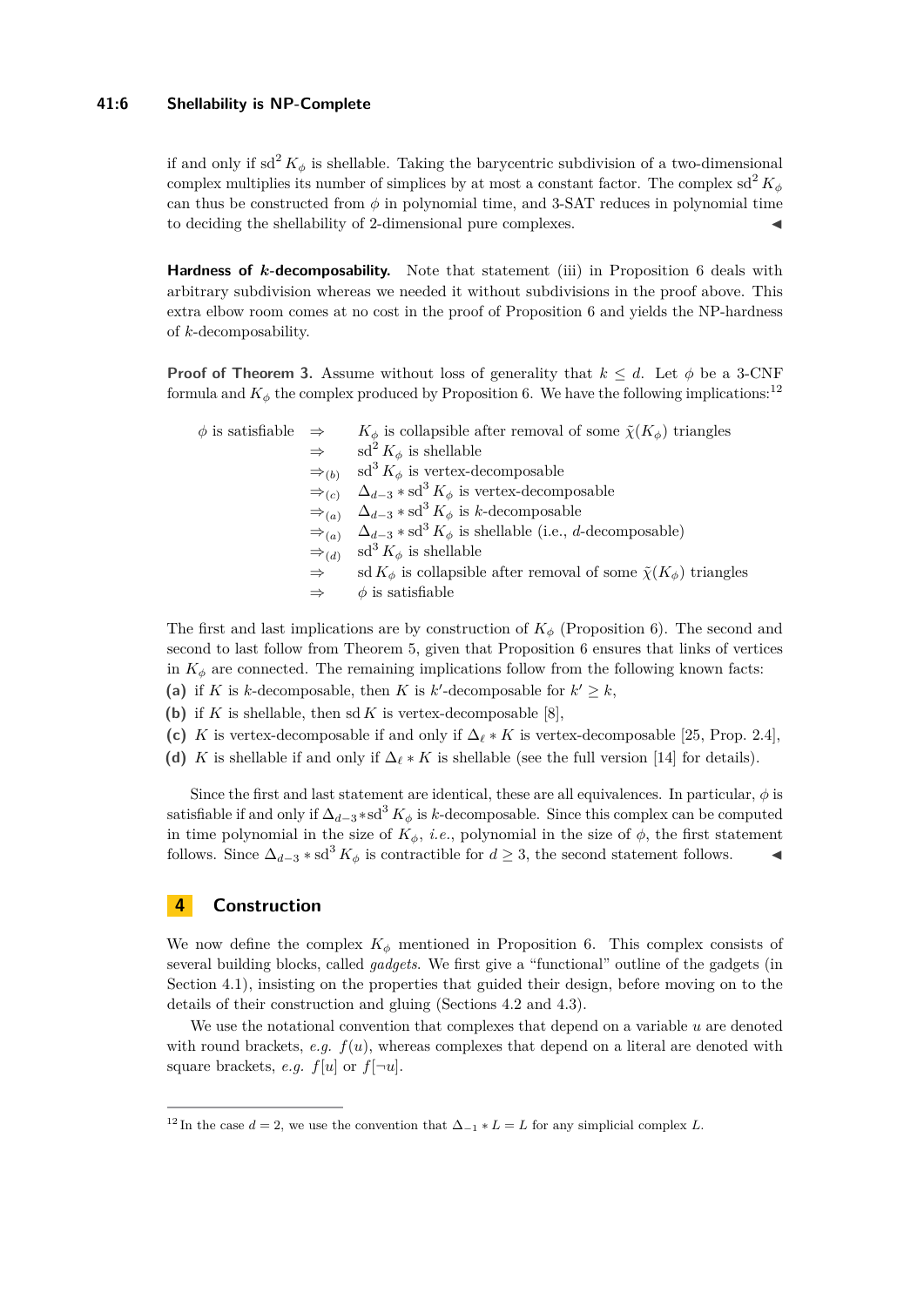## <span id="page-6-0"></span>**4.1 Outline of the construction**

The gadgets forming  $K_{\phi}$  are designed with two ideas in mind. First, every gadget, when considered separately, can only be collapsed starting in a few *special edges*. Next, the special edges of each gadgets are intended to be glued to other gadgets, so as to create dependencies in the flow of collapses: if an edge *f* of a gadget **G** is attached to a triangle of another gadget  $G'$ , then  $G$  cannot be collapsed starting by  $f$  before some part of  $G'$  has been collapsed.

**Variable gadgets.** For every variable *u* we create a gadget  $V(u)$ . This gadget has three special edges; two are associated, respectively, with TRUE and FALSE; we call the third one "unlocking". Overall, the construction ensures that any removal of  $\tilde{\chi}(K_{\phi})$  triangles from  $K_{\phi}$  either frees exactly one of the edges associated with TRUE or FALSE in every variable gadget, or makes  $K_{\phi}$  obviously non-collapsible. This relates the removal of triangles in  $K_{\phi}$ to the assignment of variables in  $\phi$ . We also ensure that part of each variable gadget remains uncollapsible until the special unlocking edge is freed.

**Clause gadgets.** For every clause  $c = \ell_1 \vee \ell_2 \vee \ell_3$  we create a gadget **C**(*c*). This gadget has three special edges, one per literal  $\ell_i$ . Assume that  $\ell_i \in \{u, \neg u\}$ . Then the special edge associated with  $\ell_i$  is attached to  $\mathbf{V}(u)$  so that it can be freed if and only if the triangle removal phase freed the special edge of  $\mathbf{V}(u)$  associated with TRUE (if  $\ell_i = u$ ) or with FALSE (if  $\ell_i = -u$ ). This ensures that the gadget  $\mathbf{C}(c)$  can be collapsed if and only if one of its literals was "selected" at the triangle removal phase.

**Conjunction gadget.** We add a gadget **A** with a single special edge, that is attached to every clause gadget. This gadget can be collapsed only after the collapse of every clause gadget has started (hence, if every clause contains a literal selected at the triangle removal phase). In turn, the collapse of **A** will free the unlocking special edge of every variable gadget, allowing to complete the collapse.

**Notations.** For any variable *u*, we denote the special edges of  $V(u)$  associated with TRUE and FALSE by, respectively,  $f[u]$  and  $f[\neg u]$ ; we denote the unlocking edge by  $f(u)$ . For every clause  $c = \ell_1 \vee \ell_2 \vee \ell_3$ , we denote by  $f[\ell_i, c]$  the special edge of  $\mathbf{C}(c)$  associated with  $\ell_i$ . We denote by *f*and the special edge of the conjunction gadget **A**. The attachment of these edges are summarized in the table below.

| gadget                          | special edges   | attached to         | freed by                      |
|---------------------------------|-----------------|---------------------|-------------------------------|
|                                 | f u             |                     | triangle deletion             |
| $\mathbf{V}(u)$                 | $f[\neg u]$     |                     | triangle deletion             |
|                                 | f(u)            | А                   | freeing $f_{\text{and}}$      |
|                                 | $f[u_2,c]$      | ${\bf V}(u_2)$      | freeing $f[u_2]$              |
| $C(u_2 \vee \neg u_4 \vee u_9)$ | $f[\neg u_4,c]$ | ${\bf V}(u_4)$      | freeing $f[\neg u_4]$         |
|                                 | $f[u_9,c]$      | ${\bf V}(u_9)$      | freeing $f[u_9]$              |
| A                               | $f_{\rm and}$   | every clause gadget | collapsing all clause gadgets |

**Flow of collapses.** Let us summarize the mechanism sketched above. Assume that  $\phi$  is satisfiable, and consider a satisfying assignment. Remove the triangles from each  $V(u)$  so that the edge that becomes free is  $f[u]$  if *u* was assigned TRUE, and  $f[\neg u]$  otherwise. This will allow to collapse each clause gadget in order to make *f*and free. Consequently, we will be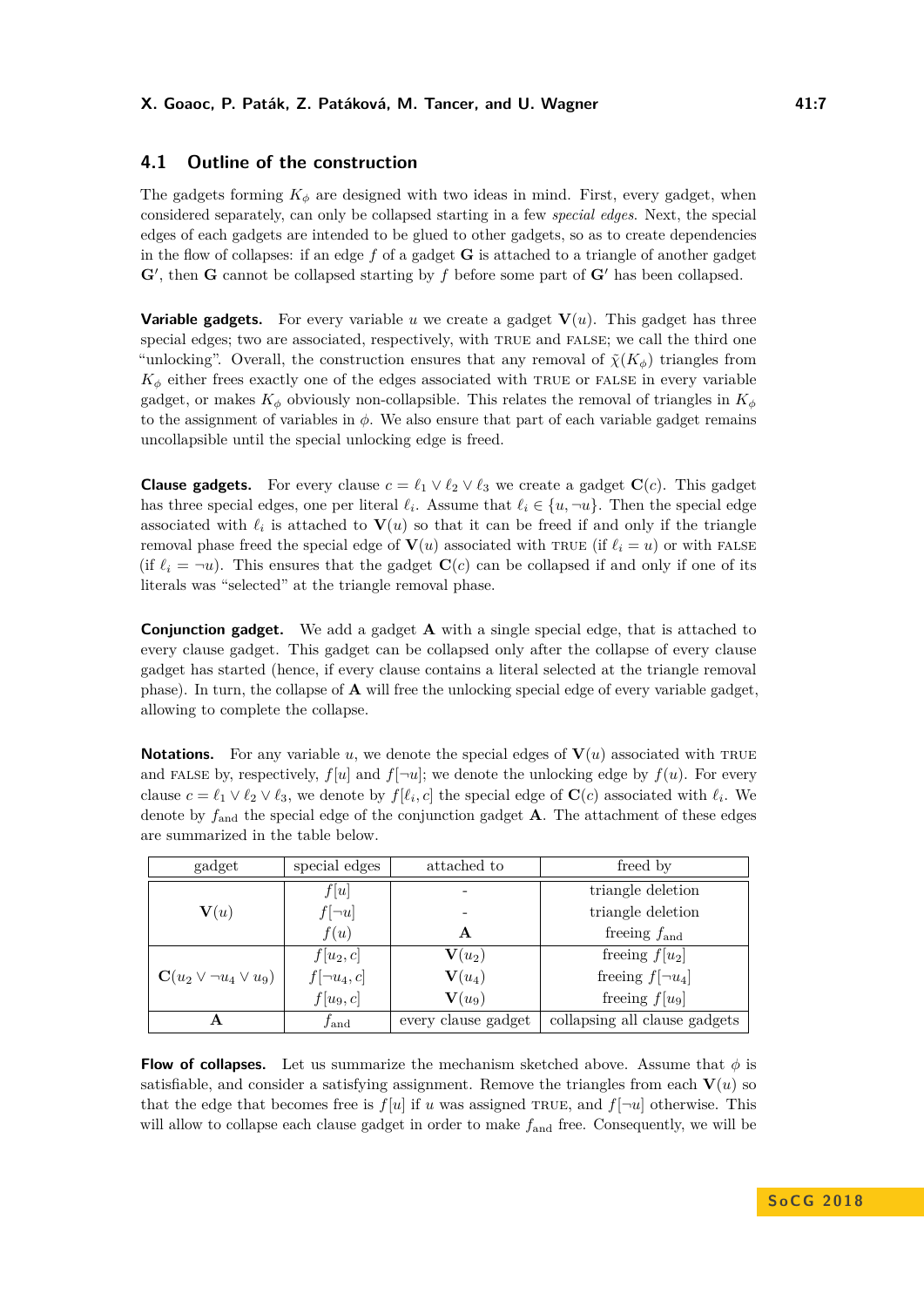able to collapse **A** and make all unlocking edges  $f(u)$  free. This allows finishing the collapses on all  $\mathbf{V}(u)$ .

On the other hand, to collapse  $K_{\phi}$  we must collapse  $f_{\text{and}}$  at some point. Before this can happen, we have to collapse in each clause  $c = \ell_1 \vee \ell_2 \vee \ell_3$  one of the edges  $f[\ell_i, c]$ . This, in turn, requires that  $f[\ell_i]$  has been made free. If we can ensure that  $f[\neg \ell_i]$  cannot also be free, then we can read off from the collapse an assignment of the variables that must satisfy every clause, and therefore  $\phi$ . (If  $\ell_i = u$ , then we set *u* to TRUE, if  $\ell_i = -u$ , then we set *u* to FALSE. If there are unassigned variables after considering all clauses, we assign them arbitrarily.)

# <span id="page-7-0"></span>**4.2 Preparation: modified Bing's houses**

Our gadgets rely on two modifications of Bing's house, a classical example of a 2-dimensional simplicial complex that is contractible but not collapsible. Bing's house consists of a box split into two parts (or *rooms*); each room is connected to the outside by a tunnel through the other room; each tunnel is attached to the room that it traverses by a rectangle (or *wall*). The modifications that we use here make the complex collapsible, but restricts its set of free faces to exactly one or exactly three edges.

**One free edge.** We use here a modification due to Malgouyres and Francés [\[20\]](#page-13-17). In one of the rooms (say the top one), the wall has been thickened and hollowed out, see the figure below. We call the resulting polyhedron a Bing's house with a single free edge, or a 1*-house* for short. Two special elements of a 1-house are its *free edge* (denoted *f* and in thick stroke in the figure below) and its *lower wall* rectangle (denoted *L* and colored in light blue in the figure below). We only consider triangulations of 1-houses that subdivide the edge *f* and the lower wall *L*. We use 1-houses for the following properties:



<span id="page-7-1"></span> $\blacktriangleright$  **Lemma 7.** Let *B* be a 1*-house, f* its free edge and *L* its lower wall. In any triangulation *of B, the free faces are exactly the edges that subdivide f. Moreover, B collapses to any subtree of the* 1*-skeleton of B that is contained in L and shares with the boundary of L a single endpoint of f.*

The first statement follows from the fact that the edges that subdivide *f* are the only ones that are not part of two triangles; see [\[20,](#page-13-17) Remark 1]. The second statement was proven in [\[29,](#page-14-6) Lemma 7] for certain trees, but the argument holds for arbitrary trees; see the full version [\[14\]](#page-13-0) for details.

When working with 1-houses, we will usually only describe the lower wall to clarify which subtree we intend to collapse to.

**Three free edges.** We also use the Bing's houses with three collapsed walls introduced in [\[29\]](#page-14-6); we call them 3*-houses* for short. These are 2-dimensional complexes whose construction is more involved; we thus state its main properties, so that we can use it as a black box, and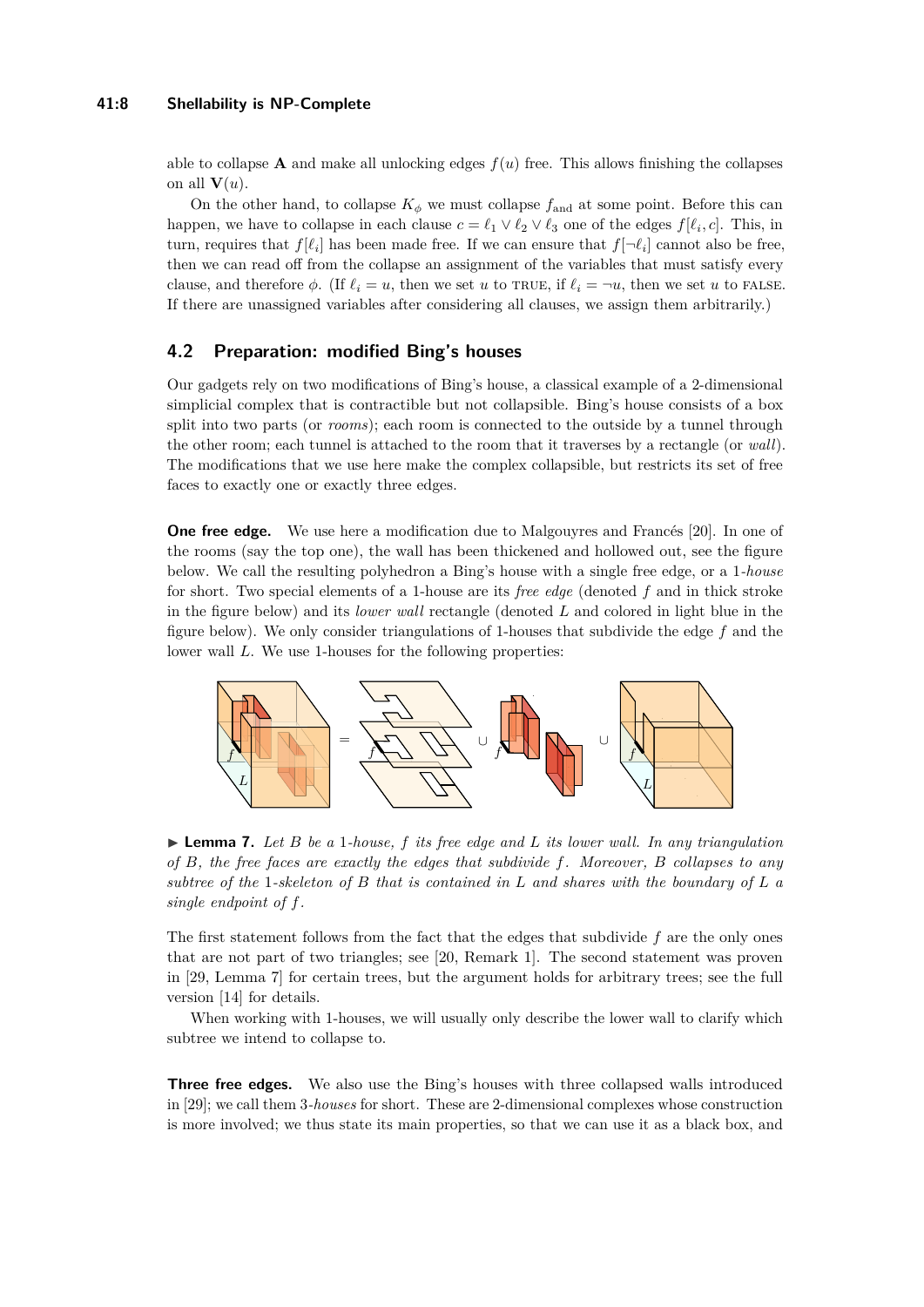refer the reader interested in its precise definition to [\[29,](#page-14-6) §4]. Refer to the figure on the right (which corresponds to Figure 9 in [\[29\]](#page-14-6)). The 3-house has exactly three free edges  $f_1, f_2, f_3$ , and has three distinguished paths *p*1*, p*2*, p*<sup>3</sup> sharing a common vertex  $v$  and such that each  $p_i$  shares exactly one vertex with  $f_i$  and no vertex with  $f_i$  for  $j \neq i$ . In addition, it contains an edge *e* incident to *v* so that the union of  $p_1, p_2, p_3, f_1, f_2, f_3$  and *e* forms a subdivided star (in graph-theoretic sense) with four rays.



Let *C* denote the 3-house as described above. In [\[29\]](#page-14-6), the polyhedron of *C* is described in detail but no triangulation is specified. We are happy with any concrete triangulation for which Lemma [8](#page-8-1) below holds; we can in addition require that the paths  $p_1$ ,  $p_2$  and  $p_3$  each consist of two edges.[13](#page-8-2)

<span id="page-8-1"></span>▶ Lemma 8 ([\[29,](#page-14-6) Lemma 8]). *In any subdivision of C*, the free faces are exactly the edges *that subdivide*  $f_1$ ,  $f_2$  *and*  $f_3$ *. Moreover, C collapses to the* 1*-complex spanned by*  $e, p_1, p_2, p_3$ *and any two of*  $\{f_1, f_2, f_3\}$ *.* 

### <span id="page-8-0"></span>**4.3 Detailed construction**

Section [4.1](#page-6-0) gave a quick description of the intended functions of the various gadgets. We now flesh them out and describe how they are glued together.

**Triangulations.** For some parts of the complex, it will be convenient to first describe the polyhedron, then discuss its triangulation. Our description of the triangulation may vary in precision: it may be omitted (if any reasonable triangulation works), given indirectly by the properties it should satisfy, or given explicitly (for instance to make it clear that we can glue the gadgets as announced).

**Conjunction gadget.** The conjunction gadget **A** is a 1-house. We let *f*and denote its free edge and  $v_{\text{and}}$  one of the endpoints of  $f_{\text{and}}$ . We further triangulate the lower wall so that  $v_{\text{and}}$  has

sufficiently high degree, allowing to assign every variable *u* to an internal edge  $f(u)$  of the lower wall incident to *v*and. See the lower left wall on the right picture. Any triangulation satisfying these prescriptions and computable in time polynomial in the size of  $\phi$  suits our purpose.



**Variable gadget.** The variable gadget **V**(*u*) associated with the variable *u* has four parts.

**1.** The first part is a triangulated 2-sphere  $S(u)$  that consists of two disks  $D[u]$  and  $D[\neg u]$ sharing a common boundary circle  $s(u)$ . The circle  $s(u)$  contains a distinguished vertex  $v(u)$ . The disk  $D[u]$  (resp.  $D[\neg u]$ ) has a distinguished edge  $f[u]$  (resp.  $f[\neg u]$ ) that joins  $v(u)$  to its center.



<span id="page-8-2"></span><sup>&</sup>lt;sup>13</sup> The value two is not important here; what matters is to fix some value that can be used throughout the construction.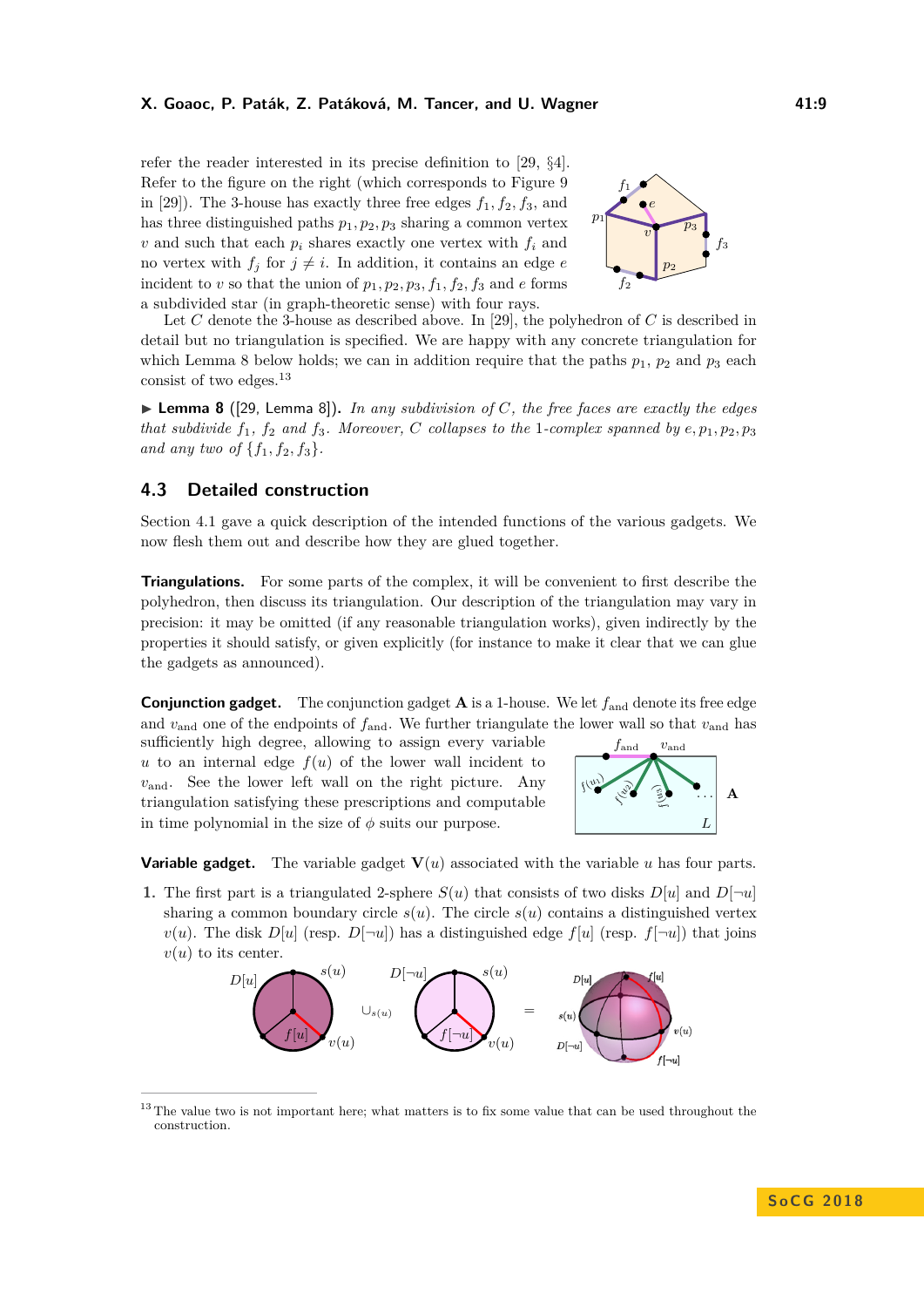#### **41:10 Shellability is NP-Complete**

- **2.** The second part is a 2-complex  $O(u)$  that consists of two "boundary" circles sharing a vertex. The vertex is identified with the vertex  $v(u)$  of  $S(u)$ . One of the circles is identified with  $s(u)$ . The other circle is decomposed into two arcs: one is a single edge named  $b(u)$ , the other is a path with two edges which we call  $p(u)$ . The vertex common to  $b(u)$  and  $p(u)$ , distinct from  $v(u)$ , is identified with the vertex  $v<sub>and</sub>$  of the conjunction gadget.
- **3.** The third part is a 1-house  $B(u)$  intended to block the edge  $b(u) \in O(u)$  from being free as long as the conjunction gadget has not been collapsed. The free edge of  $B(u)$  is identified with the edge  $f(u)$  in the conjunction gadget **A** and the edge  $b(u) \in O(u)$  is identified with an edge of the lower wall of  $B(u)$  that shares the vertex  $v_{\text{and}}$  with  $f(u)$ .
- **4.** The fourth part consists of two complexes,  $X[u]$  and  $X[\neg u]$ . Let  $\ell \in \{u, \neg u\}$  and refer to the figure on the right. The complex  $X[\ell]$  is a 1-house whose free edge is identified with the edge  $f[\ell]$  from  $D[\ell]$ , and whose lower wall contains a path identified with  $p(u)$ . Hence,  $p(u)$  is common to  $X[u]$ ,  $X[\neg u]$ , and  $O(u)$ . For every clause  $c_i$  containing the literal  $\ell$ , we add in the lower wall a two-edge path  $p[\ell, c_i]$  extended by an edge  $f[\ell, c_i]$ ; the path  $p[\ell, c_i]$  intersects  $p(u)$  in exactly  $v_{\text{and}}$ (in particular, these paths and edges form a subdivided star, in graph theoretic sense, centered at *v*and).





**Clause gadget.** The clause gadget **C**(*c*) associated with the clause  $c = \ell_1 \vee \ell_2 \vee \ell_3$  is a 3-house *C* where:

- the edges  $f_i$  of C are identified with the edges  $f[\ell_i, c]$  in  $X[\ell_i];$
- the paths  $p_i$  of C are identified with the paths  $p[\ell_i, c]$  in  $\sim$  $X[\ell_i]$ ;
- the vertex  $v$  of  $C$  is identified with the vertex  $v_{\text{and}}$ ; and  $\sim$
- the edge  $e$  of  $C$  is identified with the edge  $f_{\text{and}}$ .

**Putting it all together.** Let  $\phi$  be a 3-CNF formula with variables  $u_1, u_2, \ldots, u_n$  and clauses  $c_1, c_2, \ldots, c_m$ . The complex  $K_{\phi}$  is defined as

$$
K_{\phi} = \mathbf{A} \cup \left( \bigcup_{i=1}^{n} \underbrace{S(u_i) \cup O(u_i) \cup B(u_i) \cup X[u_i]}_{\mathbf{V}(u_i)} \cup \underbrace{X[\neg u_i]}_{\mathbf{V}} \right) \cup \left( \bigcup_{j=1}^{m} \mathbf{C}(c_j) \right).
$$

### **4.4 Properties of** *K<sup>φ</sup>*

It remains to prove that  $K_{\phi}$  has the properties required by Proposition [6.](#page-4-5) Item (i) is quite straightforward (although tedious) and it is proved in the full version [\[14\]](#page-13-0). Here we provide a sketch only.

**Sketch of Proposition [6\(](#page-4-5)i).** We first check that the link of every vertex is connected within a 1-house, within a 3-house and within  $S(u) \cup O(u)$  for every variable *u*. Then  $K_{\phi}$  is obtained by gluing such subcomplexes together along edges which preserves the connectedness of the  $\ln$ ks.

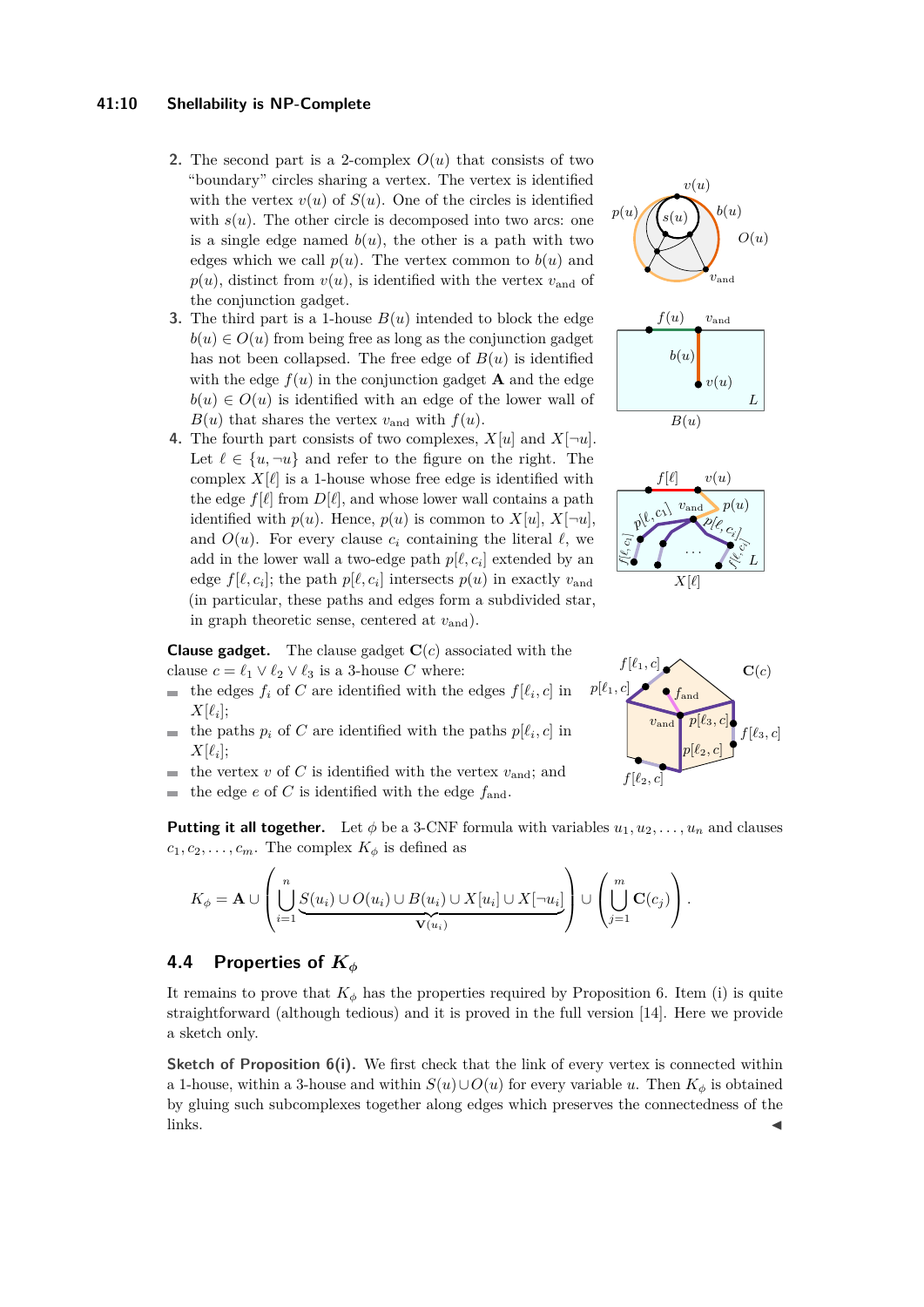The proof of items (ii) and (iii) is given in the forthcoming sections. However, first we need to determine the reduced Euler characteristic of  $K_\phi$  (again, we provide a sketch only; see the full version [\[14\]](#page-13-0) for full proof):

<span id="page-10-1"></span>**Proposition 9.**  $\tilde{\chi}(K_{\phi})$  *equals the number of variables of*  $\phi$ *.* 

**Sketch.** Many of the gadgets are contractible. For example, if we replace a 1-house with its unique free edge, we do not affect the Euler characteristic. After a series of similar reductions we find out that the only contribution to the (reduced) Euler characteristic arises from the sphere  $S(u)$ , one for each variable.

# <span id="page-10-0"></span>**5 Satisfiability implies collapsibility**

In this section we prove Proposition [6\(](#page-4-5)ii), *i.e.* that if  $\phi$  is satisfiable, then there exists a choice of  $\tilde{\chi}(K_{\phi})$  triangles of  $K_{\phi}$  whose removal makes the complex collapsible.

**Initial steps.** Let us fix a satisfying assignment for  $\phi$ . For every variable *u*, we set  $\ell(u)$  to *u* if *u* is TRUE in our assignment, and to  $\neg u$  otherwise. Next, for every variable *u*, we remove a triangle from the region  $D[\ell(u)]$  of the sphere  $S(u)$ . Proposition [9](#page-10-1) ensures that this removes precisely  $\tilde{\chi}(K_{\phi})$  triangles, as announced.

**Constraint complex.** It will be convenient to analyze collapses of  $K_{\phi}$  locally within a subcomplex, typically a gadget. To do so formally, we use constraint complexes following [\[29\]](#page-14-6). Given a simplicial complex *K* and a subcomplex *M* of *K*, we define the *constraint complex* of  $(K, M)$ , denoted  $\Gamma(K, M)$ , as  $\Gamma(K, M) := \{ \vartheta \in M : \exists \eta \in K \setminus M \text{ s.t. } \vartheta \subset \eta \}.$ 

<span id="page-10-2"></span> $\blacktriangleright$  **Lemma 10** ([\[29,](#page-14-6) Lemma 4]). Let K be a simplicial complex and M a subcomplex of K. If *M* collapses to  $M'$  and  $\Gamma(K, M) \subseteq M'$  then  $K$  collapses to  $(K \setminus M) \cup M'$ .

**Collapses.** We now describe a sequence of collapses enabled by the removal of the triangles. Recall that we started from the complex

$$
K_{\phi} = \mathbf{A} \cup (\bigcup_{i=1}^{n} O(u_i) \cup S(u_i) \cup B(u_i) \cup X[u_i] \cup X[\neg u_i]) \cup (\bigcup_{j=1}^{m} \mathbf{C}(c_j))
$$

where  $u_1, u_2, \ldots, u_n$  and  $c_1, c_2, \ldots, c_m$  are, respectively, the variables and the clauses of  $\phi$ . We then removed a triangle from each  $D[\ell(u)]$ . The removal of a triangle of  $D[\ell(u)]$  allows to collapse that subcomplex to  $s(u) \cup f[\ell(u)]$ . This frees  $f[\ell(u)]$ . The complex becomes:

$$
K_a = \mathbf{A} \cup (\bigcup_{i=1}^n O(u_i) \cup D[\neg \ell(u_i)] \cup B(u_i) \cup X[u_i] \cup X[\neg u_i]) \cup (\bigcup_{j=1}^m \mathbf{C}(c_j)).
$$

We can then start to collapse the subcomplexes  $X[\ell(u)]$ . We proceed one variable at a time. Assume that we are about to proceed with the collapse of  $X[\ell(u)]$  and let K denote the current complex. Locally,  $X[\ell(u)]$  is a 1-house with free edge  $f[\ell(u)]$ . Moreover,  $\Gamma(K, X[\ell(u)])$ is the tree  $T(u)$  formed by the path  $p(u)$  and the union of the paths  $p[\ell(u), c] \cup f[\ell(u), c]$  for every clause *c* using the literal  $\ell(u)$ . Lemma [7](#page-7-1) ensures that  $X[\ell(u)]$  can be locally collapsed to *T*(*u*), and Lemma [10](#page-10-2) ensures that *K* can be globally collapsed to  $(K \setminus X[\ell(u)]) \cup T(u)$ . We proceed in this way for every complex  $X[\ell(u)]$ . The complex becomes:

$$
K_b = \mathbf{A} \cup \left( \bigcup_{i=1}^n O(u_i) \cup D[\neg \ell(u_i)] \cup B(u_i) \cup X[\neg \ell(u_i)] \right) \cup \left( \bigcup_{j=1}^m \mathbf{C}(c_j) \right).
$$

The collapses so far have freed every edge of  $f[\ell(u_i), c]$ . We now consider every clause  $c_j$ in turn. Put  $c_j = (\ell_1 \vee \ell_2 \vee \ell_3)$  and let *K* denote the current complex. The assignment that we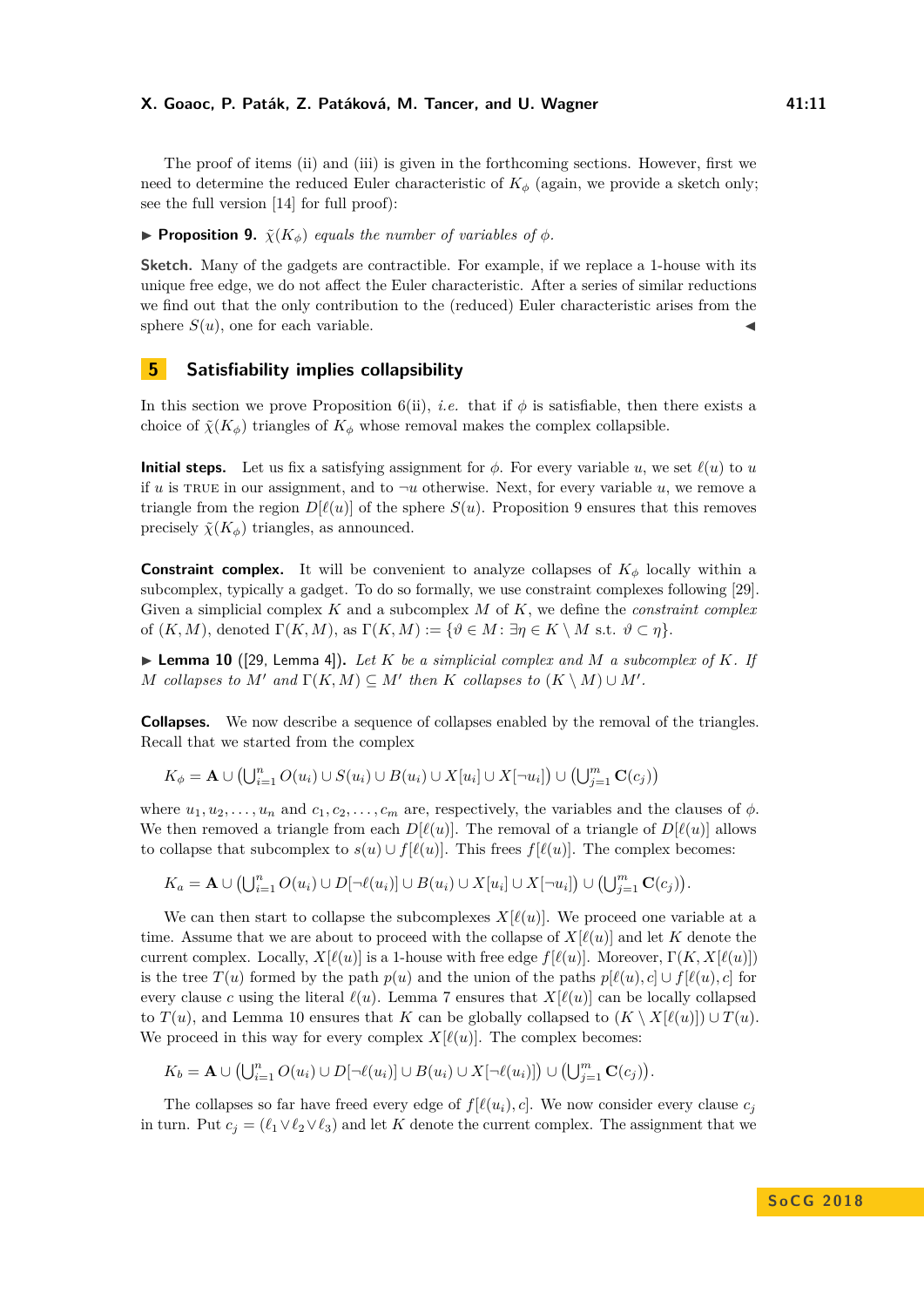#### **41:12 Shellability is NP-Complete**

chose is satisfying, so at least one of  $\ell_1$ ,  $\ell_2$  or  $\ell_3$  coincides with  $\ell(u_i)$  for some *i*; let us assume without loss of generality that  $\ell_1 = \ell(u_i)$ . The edge  $f[\ell_1, c]$  is therefore free and Lemma [8](#page-8-1) yields that locally,  $\mathbf{C}(c_j)$  collapses to the tree  $T(c_j) = f_{\text{and}} \cup p[\ell_1, c] \cup p[\ell_2, c] \cup p[\ell_2, c] \cup f[\ell_3, c]$ . Moreover,  $\Gamma(K, \mathbf{C}(c_i)) = T(c_i)$  so Lemma [10](#page-10-2) ensure that *K* can be globally collapsed to  $(K \setminus \mathbf{C}(c_i)) \cup T(c_i)$ . After proceeding in this way for every complex  $\mathbf{C}(c_i)$ , we get:

$$
K_c = \mathbf{A} \cup \left( \bigcup_{i=1}^n O(u_i) \cup D[\neg \ell(u_i)] \cup B(u_i) \cup X[\neg \ell(u_i)] \right) \cup \left( \bigcup_{j=1}^m T(c_j) \right).
$$

The collapses so far have freed the edge *f*and. We can then proceed to collapse **A**. Locally, Lemma [7](#page-7-1) allows to collapse **A** to the tree  $T = f(u_1) \cup f(u_2) \cup \ldots \cup f(u_n)$ . (From this point, we expect the reader to be able to check by her/himself that Lemma [10](#page-10-2) allows to perform globally the collapse described locally.) The complex becomes:

 $K_d = (\bigcup_{i=1}^n O(u_i) \cup D[\neg \ell(u_i)] \cup B(u_i) \cup X[\neg \ell(u_i)]) \cup (\bigcup_{j=1}^m T(c_j)).$ 

The collapses so far have freed every edge  $f(u_i)$ . Thus, Lemma [7](#page-7-1) allows to collapse each complex  $B(u_i)$  to its edge  $b(u_i)$ . This frees the edge  $b(u_i)$ , so the complex  $O(u_i)$  can in turn be collapsed to  $s(u_i) \cup p(u_i)$ . At this point, the complex is:

$$
K_e = \left(\bigcup_{i=1}^n s(u_i) \cup p(u_i) \cup D[\neg \ell(u_i)] \cup X[\neg \ell(u_i)]\right) \cup \left(\bigcup_{j=1}^m T(c_j)\right).
$$

The collapses so far have freed every edge  $s(u_i)$ . We can thus collapse each  $D[\neg \ell(u_i)]$  to  $f[\neg \ell(u_i)]$ . This frees every edge  $f[\neg \ell(u_i)]$ , allowing to collapse every subcomplex  $X[\neg \ell(u_i)]$ , again by Lemma [7,](#page-7-1) to the tree formed by the path  $p(u_i)$  and the union of the paths *p*[¬ $\ell$ ( $u_i$ )*, c*] ∪ *f*[¬ $\ell$ ( $u_i$ )*, c*] for every clause *c* using the literal ¬ $\ell$ ( $u_i$ ).

At this point, we are left with a 1-dimensional complex. This complex is a tree (more precisely a subdivided star, in graph-theoretic sense, centered in *v*and and consisting of the paths  $p(u_i)$ , the paths  $p[\ell, c]$  and some of the edges  $f[\ell, c]$ ). As any tree is collapsible, this completes the proof of Proposition [6\(](#page-4-5)ii).

## <span id="page-11-0"></span>**6 Collapsibility implies satisfiability**

In this section we prove Proposition [6\(](#page-4-5)iii), *i.e.* we consider some arbitrary subdivision  $K'_{\phi}$  of  $K_{\phi}$ , and prove that if  $K_{\phi}'$  becomes collapsible after removing some  $\tilde{\chi}(K_{\phi})$  triangles, then  $\phi$  is satisfiable. We thus consider a collapsible subcomplex  $\hat{K}$  of  $K'_{\phi}$  obtained by removing  $\tilde{\chi}(K_{\phi})$  triangles from  $K'_{\phi}$ .

**Notations.** Throughout this section, we use the following conventions. In general, we use hats (for example  $\hat{K}$ ) to denote subcomplexes of  $K'_{\phi}$ . Given a subcomplex *M* of  $K_{\phi}$ , we also write  $M'$  for the subcomplex of  $K'_{\phi}$  that subdivides  $M$ .

**Variable assignment from triangle removal.** We first read our candidate assignment from the triangle removal following the same idea as in Section [5.](#page-10-0) This relies on two observations:

- The set of triangles removed in  $\widehat{K}$  contains exactly one triangle from each sphere  $S'(u)$ .  $\equiv$ Indeed, since  $\hat{K}$  is collapsible and 2-dimensional, it cannot contain a 2-dimensional sphere. Hence, every sphere  $S'(u)$  had at least one of its triangles removed. By Proposition [9,](#page-10-1)  $\chi(K_{\phi}) = \chi(K_{\phi}')$  equals the number of variables of  $\phi$ , so this accounts for all removed triangles.
- For any variable *u*, any removed triangle in  $S'(u)$  is either in  $D'[u]$  or in  $D'[\neg u]$ . We give *u* the TRUE assignment in the former case and the FALSE assignment in the latter case.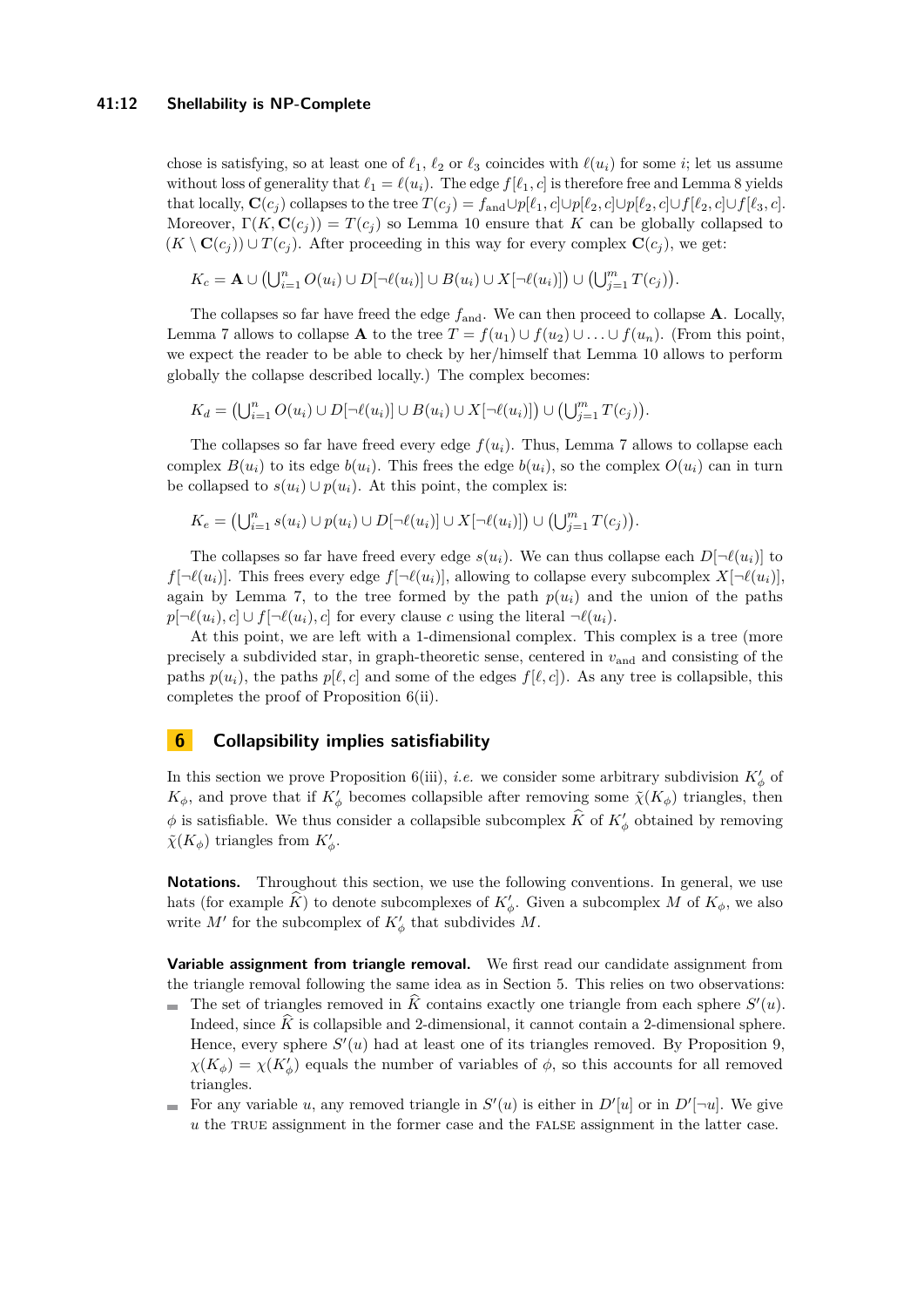The remainder of this section is devoted to prove that this assignment satisfies *φ*. It will again be convenient to denote by  $\ell(u)$  the literal corresponding to this assignment, that is,  $\ell(u) = u$  if *u* was assigned TRUE and  $\ell(u) = \neg u$  otherwise.

**Analyzing the collapse.** Let us fix some collapse of  $\widehat{K}$ . We argue that our assignment satisfies  $\phi$  by showing that these collapses must essentially follow the logical order of the collapse constructed in Section [5.](#page-10-0) To analyze the dependencies in the collapse, it is convenient to consider the partial order that it induces on the simplices of  $\tilde{K}$ :  $\sigma \prec \tau$  if and only if in our collapse,  $\sigma$  is deleted before  $\tau$ . We also write  $\sigma \prec \widehat{M}$  for a subcomplex  $\widehat{M}$  of  $\widehat{K}$  if  $\sigma$  was removed before removing any simplex of M.

The key observation is the following dependency:

<span id="page-12-1"></span>▶ **Lemma 11.** *There exists an edge*  $\widehat{e}$  *of* **A**<sup>*s*</sup> *such that*  $\widehat{e}$   $\prec$   $D'[\neg \ell(u)]$  *for every variable u.* 

**Proof.** We first argue that for every variable *u*, there exists an edge  $\hat{e}_1(u) \in b'(u) \cup p'(u)$ such that  $\hat{e}_1(u) \prec D'[\neg \ell(u)]$ . To see this, remark that the complex  $D'[\neg \ell(u)] \cup O'(u)$  is fully contained in  $\hat{K}$  since the triangle remayed from  $S'(\omega)$  belongs to  $D'[\ell(\omega)]$ . It thus has to be contained in  $\hat{K}$  since the triangle removed from  $S'(u)$  belongs to  $D'[\ell(u)]$ . It thus has to be collapsed. Since this complex is a disk, the first elementary collapse in  $D'[\neg \ell(u)] \cup O'(u)$  has to involve some edge  $\hat{e}_1(u)$  of its boundary. This boundary is  $b'(u) \cup p'(u)$ , so it contains no<br>
codes of  $D^{\prime}$ ,  $\ell(u)$ , It follows that  $\hat{e}_1(u) \cup D^{\prime}(\ell(u))$ edge of  $D'[\neg \ell(u)]$ . It follows that  $\hat{\epsilon}_1(u) \prec D'[\neg \ell(u)]$ .<br>We next alsim that  $\hat{\epsilon}(u) \in k'(u)$ . Indeed, non-

We next claim that  $\hat{e}_1(u) \in b'(u)$ . Indeed, remark that every edge in  $p'(u)$  belongs to two triangles of  $X'[\neg \ell(u)]$ . By Lemma [7,](#page-7-1) any collapse of  $X'[\neg \ell(u)]$  must start by an elementary collapse using an edge of  $f'[\neg \ell(u)]$  as a free face. Any edge of  $f'[\neg \ell(u)]$  is, however, contained in two triangles of  $D'[\neg \ell(u)]$  and thus cannot precede  $D'[\neg \ell(u)]$  in  $\prec$ . It follows that  $\hat{e}_1(u) \in b'(u)$ .

We can now identify  $\hat{e}$ . Observe that  $b'(u) \subset B'(u)$ . As  $B'(u)$  is a 1-house, Lemma [7](#page-7-1)<br>was that the first edge remayed from  $B'(u)$  must subdivide  $f'(u)$ . Hence, there is an ensures that the first edge removed from  $B'(u)$  must subdivide  $f'(u)$ . Hence, there is an edge  $\hat{e}_2(u) \subset f'(u)$  such that  $\hat{e}_2(u) \prec \hat{e}_1(u)$ . Since  $f'(u) \subset \mathbf{A}'$ , another 1-house, the same reasoning yields an edge  $\hat{e}_3(u)$  in  $f'_{\text{and}}$  such that  $\hat{e}_3(u) \prec \hat{e}_2(u)$ . Let  $\hat{e}$  denote the first edge removed from  $\mathbf{A}'$  among all edges  $\hat{e}_3(u)$ . At this point, we have for every variable *u*  $\hat{e} \prec \hat{e}_2(u) \prec \hat{e}_1(u) \prec D'[\neg \ell(u)],$  as announced.

Let  $\hat{e}$  denote the edge of **A**<sup>*'*</sup> provided by Lemma [11,](#page-12-1) *i.e.* satisfying  $\hat{e} \prec D'[\neg \ell(u)]$  for every variable *u*. We can now check that the variable assignment does satisfy the formula:

- Consider a clause  $c = (\ell_1 \vee \ell_2 \vee \ell_3)$  in  $\phi$ . The complex  $\mathbf{C}'(c)$  is a 3-house, so Lemma [8](#page-8-1) restricts its set of free edges to the  $f'[\ell_i, c]$ . Hence, there is  $i \in \{1, 2, 3\}$  and an edge  $\hat{e}_4(c)$ <br>in  $f'[\ell]$  algebra that  $\hat{e}_4(c) \leq G'(\epsilon)$ . Note that in particular  $\hat{e}_4(c) \neq \hat{e}_3$  as the edge f in  $f'[\ell_i, c]$  such that  $\hat{e}_4(c) \preceq \mathbf{C}'(c)$ . Note that, in particular,  $\hat{e}_4(c) \prec \hat{e}$  as the edge  $f_{\text{and}}$ also belongs to  $\mathbf{C}(c)$  and must be freed before collapsing  $\mathbf{A}'$  (by Lemma [7\)](#page-7-1).
- The subcomplex  $f'[\ell_i, c]$  is contained not only in  $\mathbf{C}'(c)$ , but also in  $X[\ell_i]$  which is a 1-house  $\sim$ with free edge  $f[\ell_i]$ . By Lemma [7,](#page-7-1) the first elementary collapse of  $X[\ell_i]$  uses as free face an edge  $\hat{e}_5(c)$  that subdivides  $f'[\ell_i]$ . In particular,  $\hat{e}_5(c) \prec f'[\ell_i, c]$  and  $\hat{e}_5(c) \prec \hat{e}_4(c)$ .
- Let *u* be the variable of the literal  $\ell_i$ , that is,  $\ell_i = u$ , or  $\ell_i = -u$ ; in particular  $\ell_i \in$  $\{\ell(u), \neg \ell(u)\}.$  From  $\hat{e}_5(c) \prec \hat{e}_4(c) \prec \hat{e} \prec D'[\neg \ell(u)]$  it comes that  $\hat{e}_5(c)$  cannot belong<br>to  $D'[\ell(u)]$ . Yet  $\hat{e}_5(c)$  belongs to  $f'[\ell]$ . It follows that  $\ell(u)$ ,  $\ell(u)$  and we must have to  $D'[\neg \ell(u)]$ . Yet,  $\hat{e}_5(c)$  belongs to  $f'[\ell_i]$ . It follows that  $\ell_i \neq \neg \ell(u)$  and we must have  $\ell_i = \ell(u)$ . The definition of  $\ell(u)$  thus ensures that our assignment satisfies the clause *c*.

Since our assignment satisfies every clause, it satisfies *φ*.

#### **References**

**S o C G 2 0 1 8**

<span id="page-12-0"></span>**<sup>1</sup>** S. Arora and B. Barak. *Complexity Theory: A Modern Approach*. Cambridge University Press, Cambridge, 2009. URL: <http://www.cs.princeton.edu/theory/complexity/>.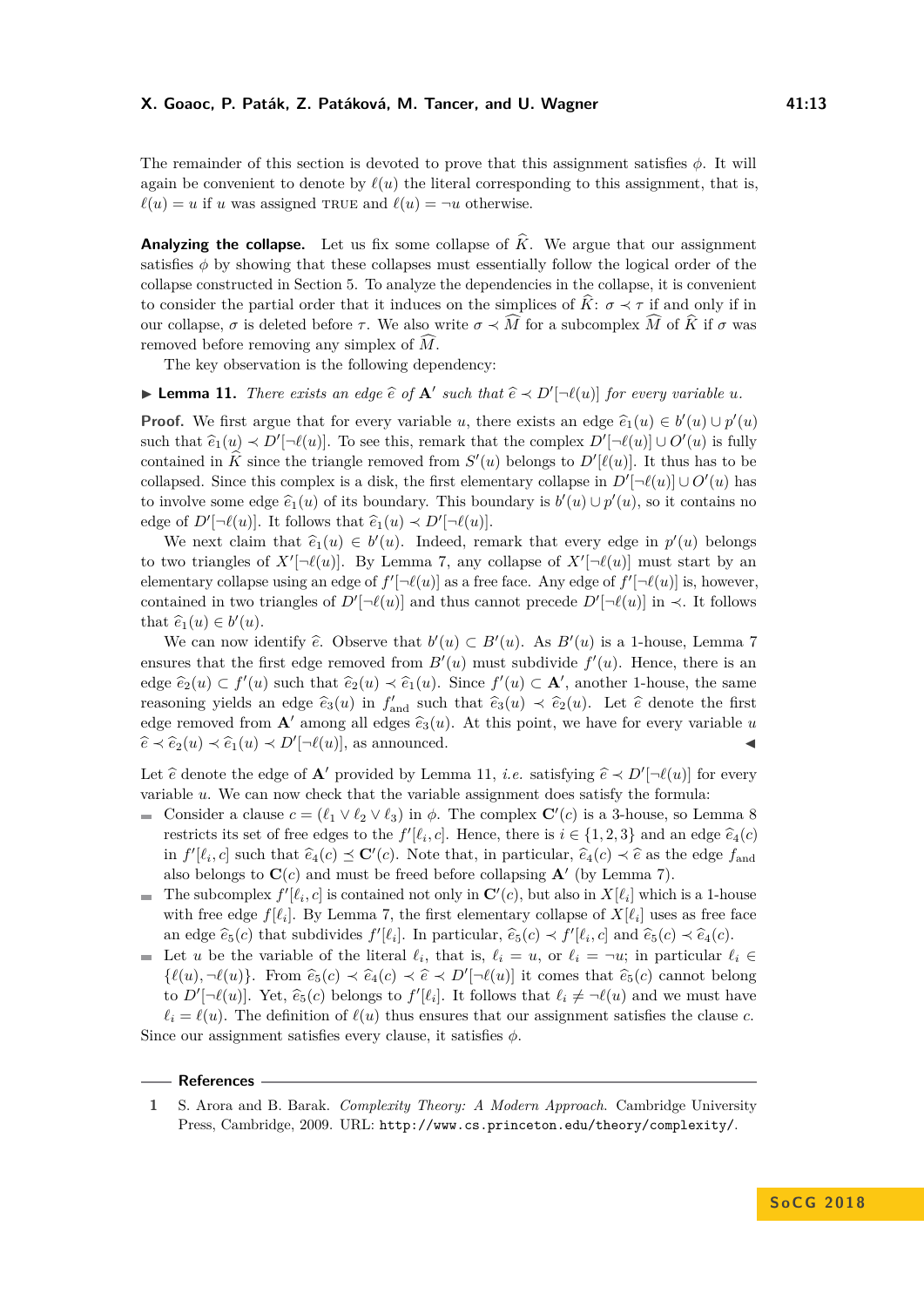### **41:14 Shellability is NP-Complete**

- <span id="page-13-18"></span>**2** D. Attali, O. Devillers, M. Glisse, and S. Lazard. Recognizing shrinkable complexes is NP-complete. *Journal of Computational Geometry*, 7(1):430–443, 2016.
- <span id="page-13-4"></span>**3** R. H. Bing. *The geometric topology of 3-manifolds*, volume 40 of *American Mathematical Society Colloquium Publications*. American Mathematical Society, Providence, RI, 1983. [doi:10.1090/coll/040](http://dx.doi.org/10.1090/coll/040).
- <span id="page-13-8"></span>**4** A. Björner. Shellable and Cohen-Macaulay partially ordered sets. *Trans. Amer. Math. Soc.*, 260(1):159–183, 1980. [doi:10.2307/1999881](http://dx.doi.org/10.2307/1999881).
- <span id="page-13-6"></span>**5** A. Björner. Topological methods. In *Handbook of combinatorics, Vol. 1, 2*, pages 1819–1872. Elsevier Sci. B. V., Amsterdam, 1995.
- <span id="page-13-20"></span>**6** A. Björner and M. Wachs. Bruhat order of Coxeter groups and shellability. *Advances in Mathematics*, 43(1):87–100, 1982. [doi:10.1016/0001-8708\(82\)90029-9](http://dx.doi.org/10.1016/0001-8708(82)90029-9).
- <span id="page-13-21"></span>**7** A. Björner and M. Wachs. On lexicographically shellable posets. *Trans. Amer. Math. Soc.*, 277(1):323–341, 1983. [doi:10.2307/1999359](http://dx.doi.org/10.2307/1999359).
- <span id="page-13-3"></span>**8** A. Björner and M. L. Wachs. Shellable nonpure complexes and posets. II. *Trans. Amer. Math. Soc.*, 349(10):3945–3975, 1997. [doi:10.1090/S0002-9947-97-01838-2](http://dx.doi.org/10.1090/S0002-9947-97-01838-2).
- <span id="page-13-2"></span>**9** H. Bruggesser and P. Mani. Shellable decompositions of cells and spheres. *Mathematica Scandinavica*, 29(2):197–205, 1972.
- <span id="page-13-9"></span>**10** G. Danaraj and V. Klee. Shellings of spheres and polytopes. *Duke Mathematical Journal*, 41(2):443–451, 1974.
- <span id="page-13-11"></span>**11** G. Danaraj and V. Klee. A representation of 2-dimensional pseudomanifolds and its use in the design of a linear-time shelling algorithm. *Ann. Discrete Math.*, 2:53–63, 1978. Algorithmic aspects of combinatorics (Conf., Vancouver Island, B.C., 1976).
- <span id="page-13-12"></span>**12** G. Danaraj and V. Klee. Which spheres are shellable? *Ann. Discrete Math.*, 2:33–52, 1978. Algorithmic aspects of combinatorics (Conf., Vancouver Island, B.C., 1976).
- <span id="page-13-14"></span>**13** Ö. Eğecioğlu and T. F. Gonzalez. A computationally intractable problem on simplicial complexes. *Comput. Geom.*, 6(2):85–98, 1996. [doi:10.1016/0925-7721\(95\)00015-1](http://dx.doi.org/10.1016/0925-7721(95)00015-1).
- <span id="page-13-0"></span>**14** X. Goaoc, P. Paták, Z. Patáková, M. Tancer, and U. Wagner. Shellability is NP-complete, 2018. Preprint, <https://arxiv.org/abs/1711.08436>.
- <span id="page-13-1"></span>**15** B. Grünbaum. *Convex polytopes*, volume 221 of *Graduate Texts in Mathematics*. Springer-Verlag, New York, second edition, 2003. Prepared and with a preface by Volker Kaibel, Victor Klee and Günter M. Ziegler. [doi:10.1007/978-1-4613-0019-9](http://dx.doi.org/10.1007/978-1-4613-0019-9).
- <span id="page-13-22"></span>**16** M. Hachimori. Decompositions of two-dimensional simplicial complexes. *Discrete Math.*, 308(11):2307–2312, 2008.
- <span id="page-13-16"></span>**17** M. Joswig and M. E. Pfetsch. Computing optimal Morse matchings. *SIAM Journal on Discrete Mathematics*, 20(1):11–25, 2006.
- <span id="page-13-13"></span>**18** V. Kaibel and M. E. Pfetsch. Some algorithmic problems in polytope theory. In *Algebra, geometry, and software systems*, pages 23–47. Springer, Berlin, 2003.
- <span id="page-13-15"></span>**19** T. Lewiner, H. Lopes, and G. Tavares. Optimal discrete Morse functions for 2-manifolds. *Comput. Geom.*, 26(3):221–233, 2003. [doi:10.1016/S0925-7721\(03\)00014-2](http://dx.doi.org/10.1016/S0925-7721(03)00014-2).
- <span id="page-13-17"></span>**20** R. Malgouyres and A. R. Francés. Determining whether a simplicial 3-complex collapses to a 1-complex is NP-complete. *DGCI*, pages 177–188, 2008.
- <span id="page-13-23"></span>**21** J. Matoušek. *Using the Borsuk-Ulam theorem*. Universitext. Springer-Verlag, Berlin, 2007.
- <span id="page-13-5"></span>**22** P. McMullen. The maximum numbers of faces of a convex polytope. *Mathematika*, 17(2):179–184, 1970.
- <span id="page-13-10"></span>**23** A. Nabutovsky. Einstein structures: Existence versus uniqueness. *Geom. Funct. Anal.*, 5(1):76–91, 1995.
- <span id="page-13-7"></span>**24** I. Peeva, V. Reiner, and B. Sturmfels. How to shell a monoid. *Math. Ann.*, 310(2):379–393, 1998.
- <span id="page-13-19"></span>**25** J. S. Provan and L. J. Billera. Decompositions of simplicial complexes related to diameters of convex polyhedra. *Math. Oper. Res.*, 5(4):576–594, 1980. [doi:10.1287/moor.5.4.576](http://dx.doi.org/10.1287/moor.5.4.576).